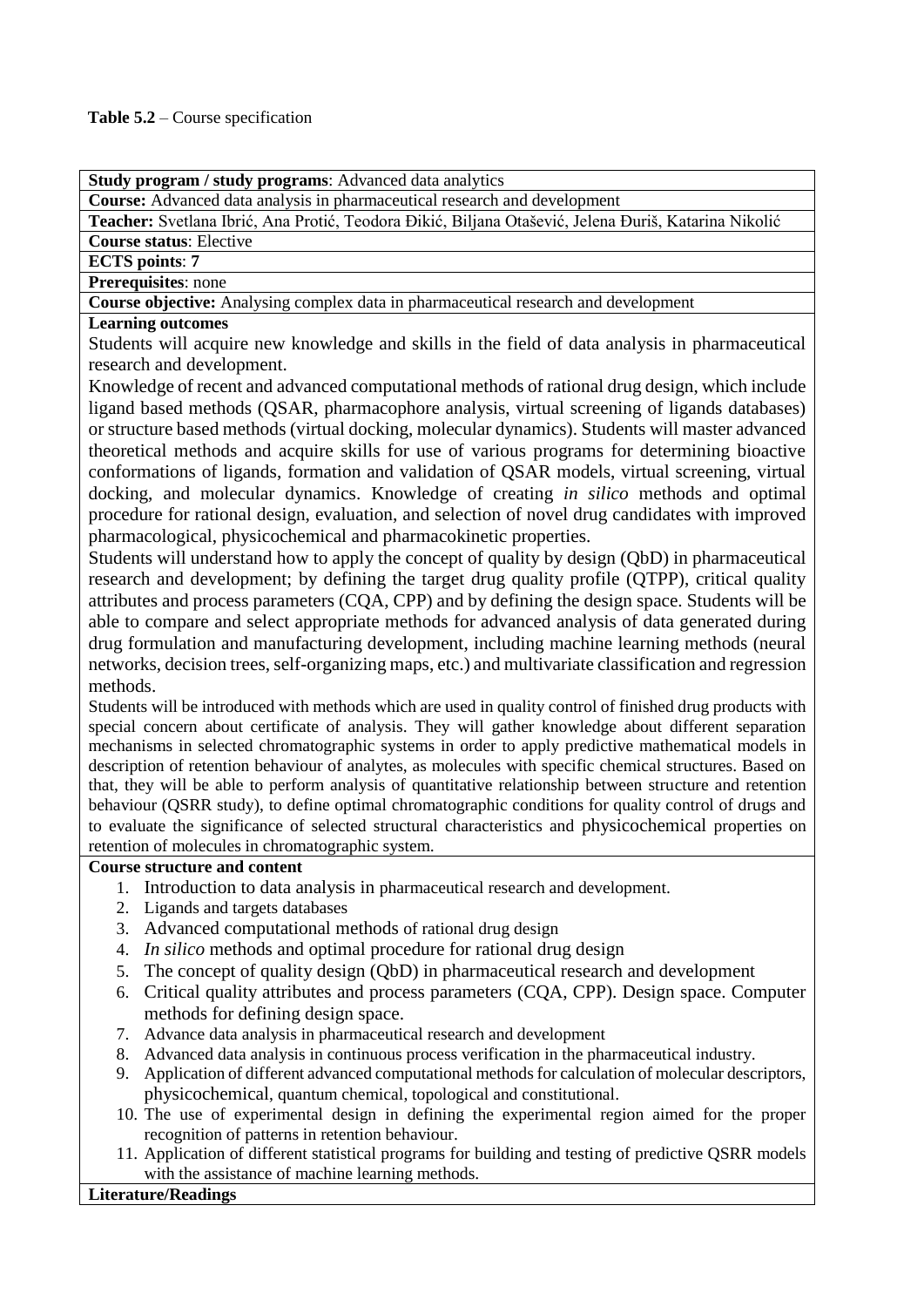- 1. G. L. Partick ed. (2017) "An Introduction to Medicinal Chemistry", 6th Edition, Oxford University Press UK.
- 2. D. J. Abraham ed. (2010) Burger's Medicinal Chemistry and Drug Discovery, 7th Edition, Volume 1: Methods in Drug Discovery, John Wiley&Sons, Inc.
- 3. D. J. Abraham ed. (2010) Burger's Medicinal Chemistry and Drug Discovery, 7th Edition, Volume 2: Discovering Lead Molecules, John Wiley&Sons, Inc.
- 4. Victoria PhD F. Roche PhD, S. William PhD Zito PhD, et al. (2019) Foye's Principles of Medicinal Chemistry, 8th ed. Williams DA, Lemke TL, editors. Baltimore: Lippincott Williams&Wilkins.
- 5. Andrew R. Leach. (2001) Molecular Modelling: Principles and Applications 2nd Edition. Glaxo Wellcome Research and Development, Pearson Education.
- 6. Guidelines, ICH Harmonised Tripartite. "Pharmaceutical development." *Q8 (R2) Current Step* 4 (2009); "Quality risk management." *Q9 Current Step* 5 (2006); "Pharmaceutical quality system." *Q10 Current Step* 5 (2008)
- 7. J. Djuris ed. (2013) Computer-Aided Applications in Pharmaceutical Technology, 1st Edition, Woodhead Publishing UK.
- 8. R. Kaliszan. (2017) Quantitative structure property (retention) relationships in liquid chromatography, Chapter 23 in Liquid Chromatography: Fundamentals and instrumentation, 2nd edition. Elsevier Inc.
- 9. L. Komsta, Y.Vander Heyden, J. Sherma. (2018) Chemometrics in Chromatography, 1st Edition, CRC Press, Taylor & Francis group, LLC.

| The number of class hours per week |       |                                              | Other classes:         |  |
|------------------------------------|-------|----------------------------------------------|------------------------|--|
| <b>Lectures:</b>                   | Labs: | Workshops:                                   | <b>Research study:</b> |  |
|                                    |       |                                              |                        |  |
| <b>Teaching methods</b>            |       |                                              |                        |  |
|                                    |       | Individual and group work; lectures and labs |                        |  |

| <b>Evaluation/Grading (maximum 100 points)</b>                               |    |                          |  |  |
|------------------------------------------------------------------------------|----|--------------------------|--|--|
| <b>Final exam</b><br>Points<br><b>Points</b><br><b>Pre-exam requirements</b> |    |                          |  |  |
| Project (conceptual solution)                                                | 30 | Project (implementation) |  |  |

| <b>Study program / study programs:</b> Advanced data analytics                              |
|---------------------------------------------------------------------------------------------|
| <b>Course:</b> Data analysis in biological sciences                                         |
| Teacher: Prof. Dr Marko Đorđević, Prof. Dr Biljana Miličić, Doc. Dr Andrej Korenić, Ass. Dr |
| Jovana Kuzmanović Pfićer, Dr Tijana Išić Denčić                                             |
| <b>Course status: Elective</b>                                                              |
| <b>ECTS</b> points: 7                                                                       |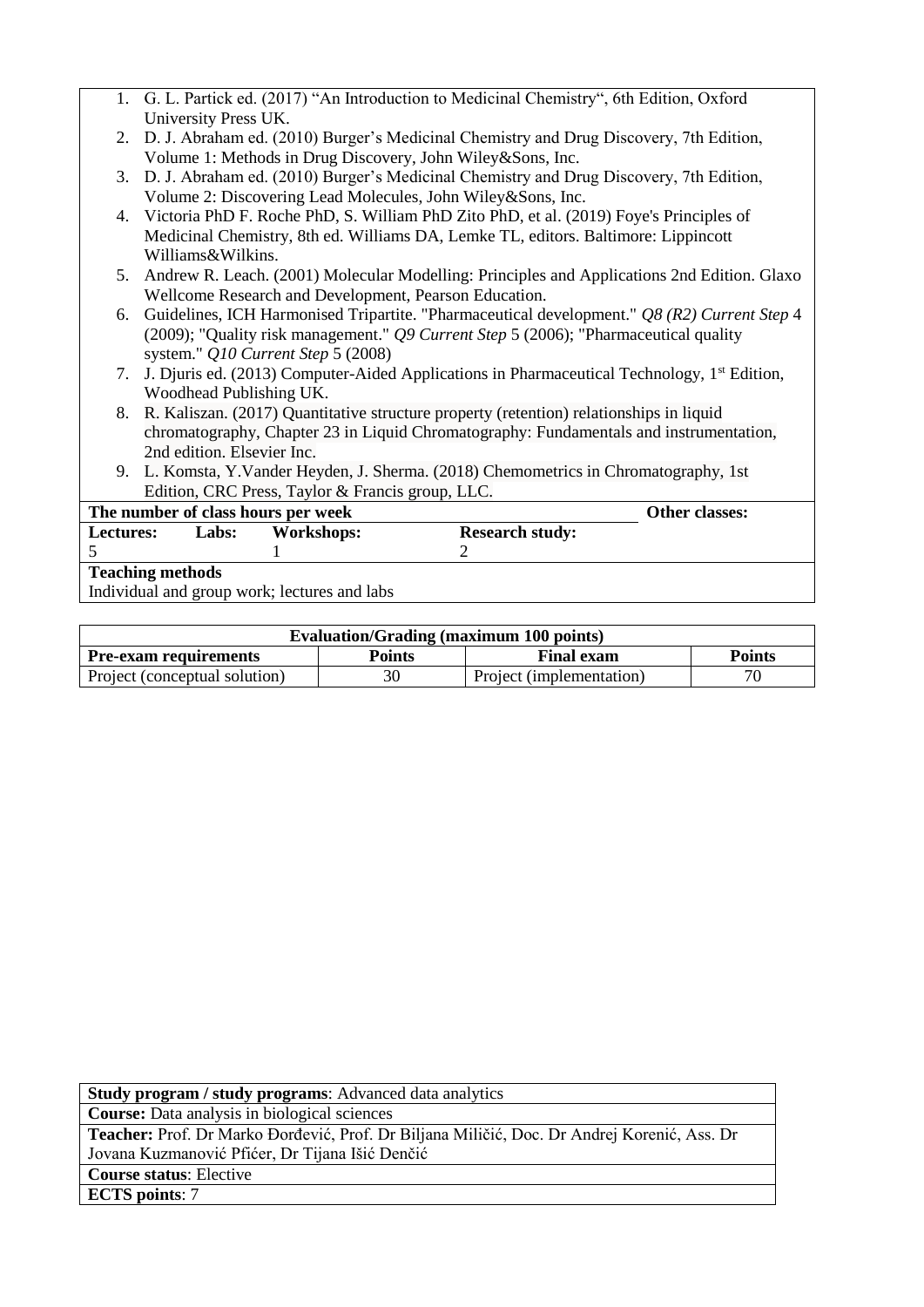| Prerequisites: none                                                                            |    |                                                |  |                       |
|------------------------------------------------------------------------------------------------|----|------------------------------------------------|--|-----------------------|
| <b>Course objective</b>                                                                        |    |                                                |  |                       |
| Analyzing complex biological data                                                              |    |                                                |  |                       |
| <b>Learning outcomes</b>                                                                       |    |                                                |  |                       |
| Students will acquire new knowledge and skills in the field of data analysis in biology.       |    |                                                |  |                       |
| Modern computational methods used in molecular and cell biology will be presented.             |    |                                                |  |                       |
| Students will also be able to analyse complex data obtained by processing microscopic          |    |                                                |  |                       |
| images in histology. In addition to the image processing, this subject will also focus on      |    |                                                |  |                       |
| aspects of signal processing in neurosciences such as resting membrane potential, action       |    |                                                |  |                       |
| potential, local potentials, etc. Students will also be familiarized with the foundations of   |    |                                                |  |                       |
| biostatistics, and with applying modern statistical tests in biological sciences.              |    |                                                |  |                       |
| <b>Course structure and content</b>                                                            |    |                                                |  |                       |
| 1. Introduction to data analysis in biology                                                    |    |                                                |  |                       |
| 2. Nucleic acids and protein databases                                                         |    |                                                |  |                       |
| 3. Basic analysis of nucleic acids and protein sequences                                       |    |                                                |  |                       |
| 4. Analysis of data obtained by light and electron microscopy                                  |    |                                                |  |                       |
| 5. Analysis of the resting membrane potential and action potential                             |    |                                                |  |                       |
| 6. Evaluation of local membrane potentials: application in neurosciences                       |    |                                                |  |                       |
| 7. Statistical analytical tests in biological research                                         |    |                                                |  |                       |
| 8. Correlation and regression analysis in biology                                              |    |                                                |  |                       |
| <b>Literature/Readings</b>                                                                     |    |                                                |  |                       |
| Rafael A. Irizarry. Data Analysis for the Life Sciences with R. 2017. Chapman and<br>П         |    |                                                |  |                       |
| Hall/CRC. New York.                                                                            |    |                                                |  |                       |
| S.J. Welham, S.A. Gezan, S.J. Clark, A. Mead. Statistical Methods in Biology: Design<br>$\Box$ |    |                                                |  |                       |
| and Analysis of Experiments and Regression. 2014. Chapman and Hall/CRC. New                    |    |                                                |  |                       |
| York.                                                                                          |    |                                                |  |                       |
| Daniel Durstewitz. Advanced Data Analysis in Neuroscience. Springer International<br>$\Box$    |    |                                                |  |                       |
| Publishing. 2017. London, UK                                                                   |    |                                                |  |                       |
| Zvelebil, Marketa J., and Jeremy O. Baum. Understanding bioinformatics. Garland<br>$\Box$      |    |                                                |  |                       |
| Science, 2007.                                                                                 |    |                                                |  |                       |
| Shortliffe, E.H., Cimino, J.J. Biomedical Informatics: computer applications in<br>$\Box$      |    |                                                |  |                       |
| healthcare and biomedicine. 4th Edition, Kindle Edition. Springer-Verlag London                |    |                                                |  |                       |
| 2014                                                                                           |    |                                                |  |                       |
| The number of class hours per week                                                             |    |                                                |  | <b>Other classes:</b> |
| Labs:<br><b>Workshops:</b><br>Lectures:                                                        |    | <b>Research study:</b>                         |  |                       |
| 5<br>1                                                                                         | 2  |                                                |  |                       |
| <b>Teaching methods</b><br>Individual and group work; lectures and labs                        |    |                                                |  |                       |
|                                                                                                |    | <b>Evaluation/Grading (maximum 100 points)</b> |  |                       |
| <b>Pre-exam requirements</b><br><b>Points</b>                                                  |    | <b>Final exam</b>                              |  | <b>Points</b>         |
| Project (conceptual solution)                                                                  | 30 | Project (implementation)                       |  | 70                    |
|                                                                                                |    |                                                |  |                       |

| <b>Study program / study programs:</b> Advanced data analytics                             |
|--------------------------------------------------------------------------------------------|
| <b>Course:</b> Data analysis in fundamental and clinical medicine                          |
| Teacher: Prof. Dr Biljana Miličić, Ass. Dr Jovana Kuzmanović Pfićer, Dr Tijana Išić Denčić |
| <b>Course status: Elective</b>                                                             |
| <b>ECTS</b> points: 7                                                                      |
| <b>Prerequisites:</b> none                                                                 |
| Course objective                                                                           |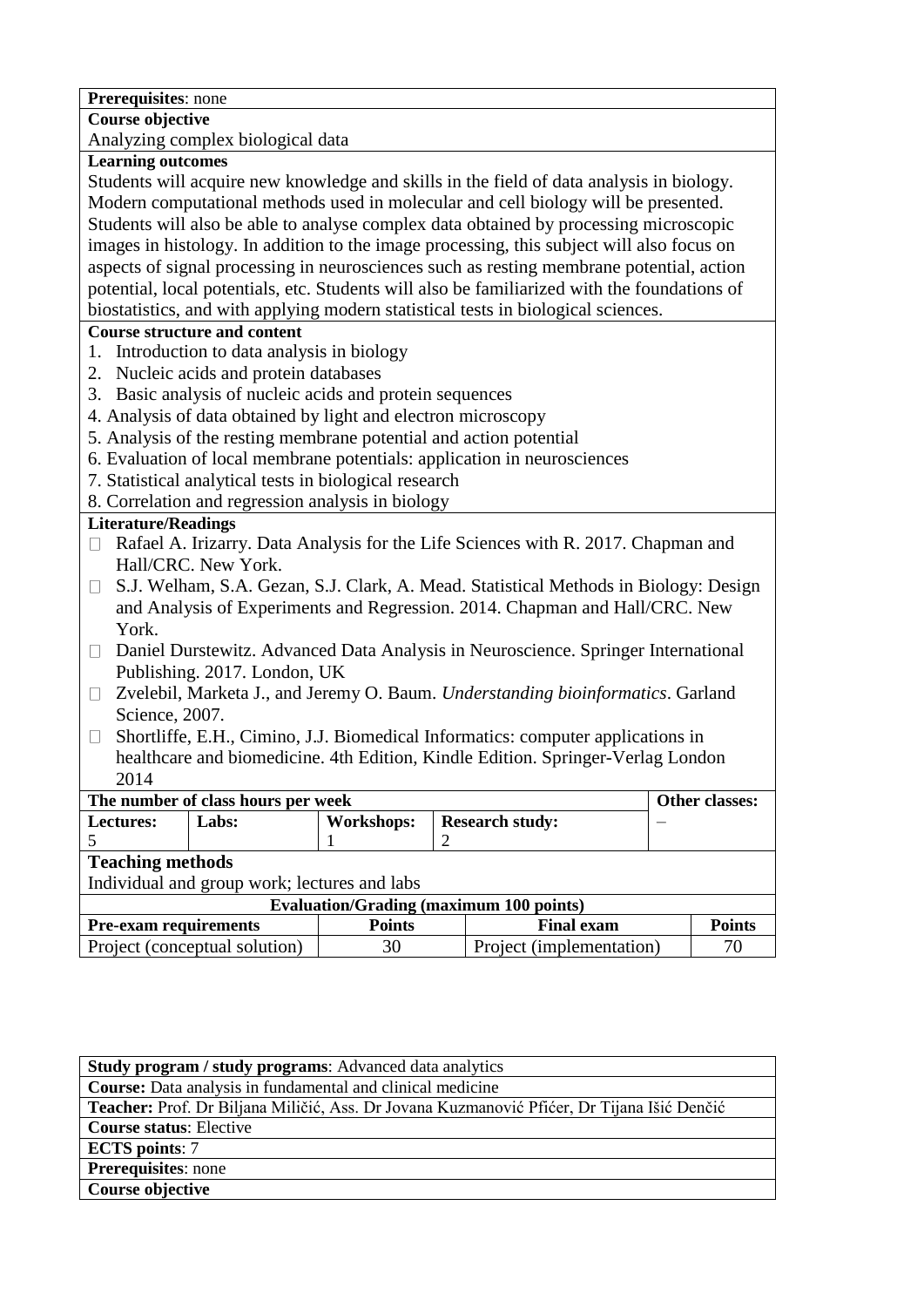Adopting new knowledge and skills related to data analytics in medicine.

# **Learning outcomes**

Training students for data processing in fundamental and clinical medical disciplines. Students will master analysis of data obtained by processing signals in the field of electrocardiography, electroencephalography, microscopy and other methods used in modern medical diagnostics. Students will also be familiarized with the basics of medical statistics, with particular reference to statistical analytical tests in medical research and computer methods for statistical processing of medical data. Within this course, students will also gain basic knowledge of medical informatics.

## **Course structure and content**

- 1. Introduction to data analysis in medicine.
- 2. Analysis of data obtained as result of the application of diagnostic tests in medicine.
- 3. Analysis of electrocardiograms
- 4. Analysis of electroencephalograms
- 5. Data analysis in microscopy
- 6. Statistical analysis in clinical medicine
- 7. Fundamentals of medical informatics
- 8. Contemporary computer programs for statistical analysis of data in medical research
- 9. EDC (Electronic Data Capture) systems in medicine

10. Statistical analysis in dentistry - design of repeated measurements (split-mouth design)

- $\Box$  Charan Singh Rayat. Statistical Methods in Medical Research. Springer, 2018, New York
- $\Box$  Katherine Marconi, Harold Lehmann. Big Data and Health Analytics. Auerbach Publications; 1st Edition. 2014. New York
- $\Box$  Nadinia A. Davis, Betsy J. Shiland. Statistics & Data Analytics for Health Data Management. Saunders; 1 edition. 2016. London, UK
- □ Kim JS, Dailey R. Biostatistics for Oral Healthcare. Blackwell Pub Professional, Iowa УСА: State University Press; 2007.

| The number of class hours per week                                 | Other classes:                                 |                   |                        |  |  |
|--------------------------------------------------------------------|------------------------------------------------|-------------------|------------------------|--|--|
| Lectures:                                                          | Labs:                                          | <b>Workshops:</b> | <b>Research study:</b> |  |  |
|                                                                    |                                                |                   |                        |  |  |
|                                                                    | <b>Teaching methods</b>                        |                   |                        |  |  |
|                                                                    | Individual and group work; lectures and labs   |                   |                        |  |  |
|                                                                    | <b>Evaluation/Grading (maximum 100 points)</b> |                   |                        |  |  |
| <b>Pre-exam requirements</b><br><b>Final exam</b><br><b>Points</b> |                                                |                   | <b>Points</b>          |  |  |
| Project (conceptual solution)<br>Project (implementation)<br>30    |                                                | 70                |                        |  |  |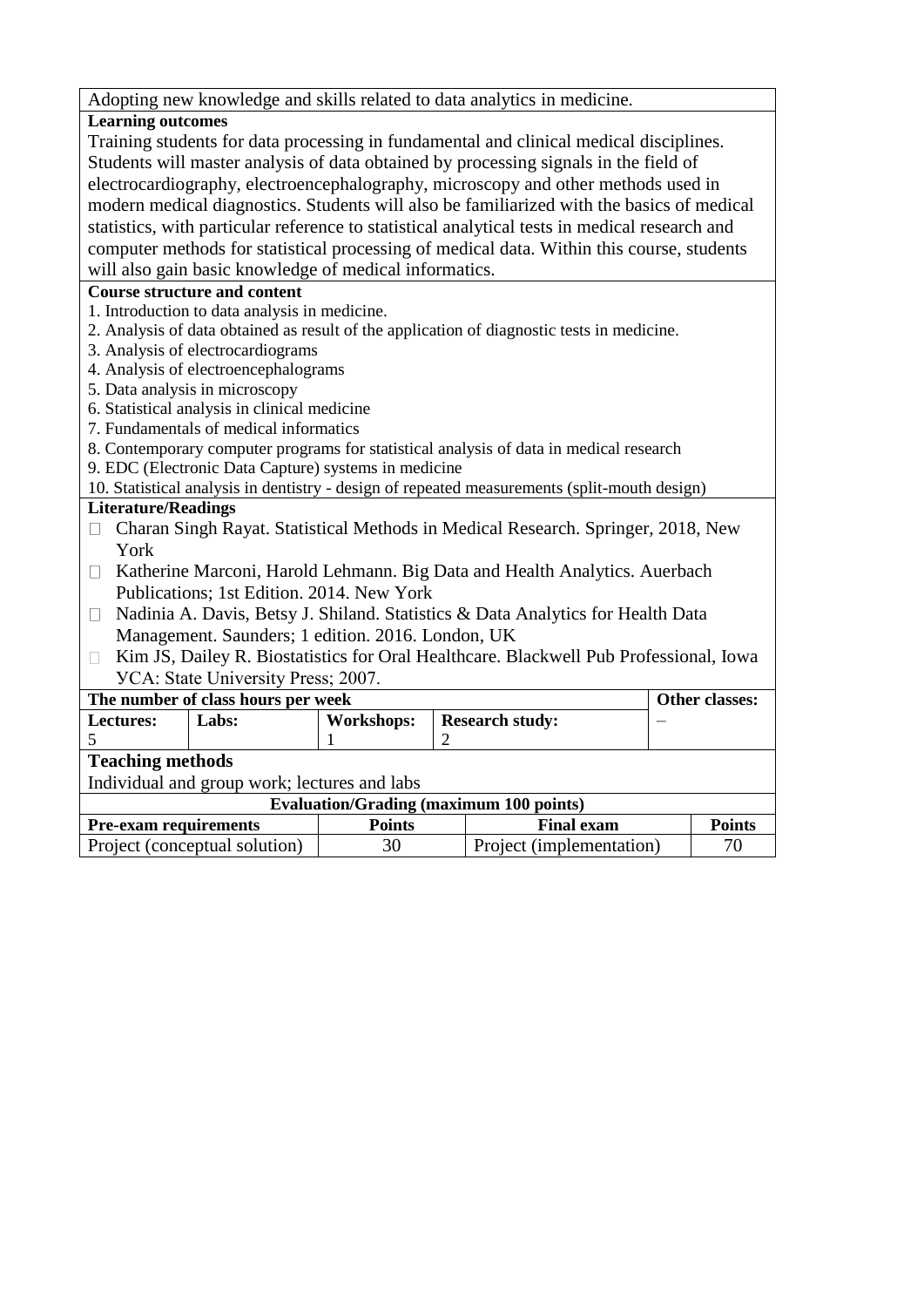**Course:** Practical analysis of noisy and uneven time series

**Teacher:** Luka Č. Popović, Anđelka Kovačević, Dragana Ilić

**Course status:** Elective

**ECTS points:** 7

**Prerequisites:** -

### **Course objective**

Most of the phenomena in nature, medicine, science, business and engineering are measured at certain time moments that are most often non-homogeneous in time. Extracting information from such series is a great challenge for analysts because standard techniques are mostly developed for evenly distributed time series without a prominent noise. Therefore, specific methods for analyzing such time series are extremely important for all mentioned data types. This course aims to explain the theoretical and practical core of the concept of time series analysis with such disadvantageous characteristics.

### **Learning outcomes**

The student is trained for an effective analysis of noisy time series that are unevenly distributed in time, which can be encountered in the sciences, medicine, business, engineering, as well as in the analysis of the time series of social networks and those found in the sociological research.

## **Course structure and content**

Missing data. Sample size. Stochastic and deterministic processes. The concept of stationary time series. Extrapolative and decomposition models. Methods of exponential smoothness. The concept of nonstationary time series. Non-stationary tests. Stabilization of variance, structural or regime stability.

Overview of homogeneous and non-homogeneous series. Signal and noise information in the time series. Gaussian process for time series modeling. Poisson's process for time series modeling. Random Walk model. Fourier's analysis. Wavelet analysis. Detection difficulties: (1 / f) noise in the time series, Signal detection methods in noisy and non-homogeneous series. Maximum Likelihood Estimate (MLE).

## **Literature/Readings**

Terence Mills, *Applied Time Series Analysis*, Academic Press, 2019

Asis Kumar Chattopadhyay, Tanuka Chattopadhyay, *Statistical Methods for Astronomical Data Analysis*, Springer, 2014

|                                                                    | The number of class hours per week $5+3$ | <b>Other classes:</b>                        |                                                |               |
|--------------------------------------------------------------------|------------------------------------------|----------------------------------------------|------------------------------------------------|---------------|
| <b>Lectures:</b>                                                   | Labs:                                    | <b>Workshops:</b><br><b>Research study:</b>  |                                                |               |
| <b>Teaching methods</b>                                            |                                          |                                              |                                                |               |
|                                                                    |                                          | Individual and group work; lectures and labs |                                                |               |
|                                                                    |                                          |                                              | <b>Evaluation/Grading (maximum 100 points)</b> |               |
| <b>Points</b><br><b>Final exam</b><br><b>Pre-exam requirements</b> |                                          |                                              |                                                | <b>Points</b> |
| Class activity                                                     |                                          | 10                                           | Oral exam                                      | 30            |
| Hands on activity                                                  |                                          | 60                                           |                                                |               |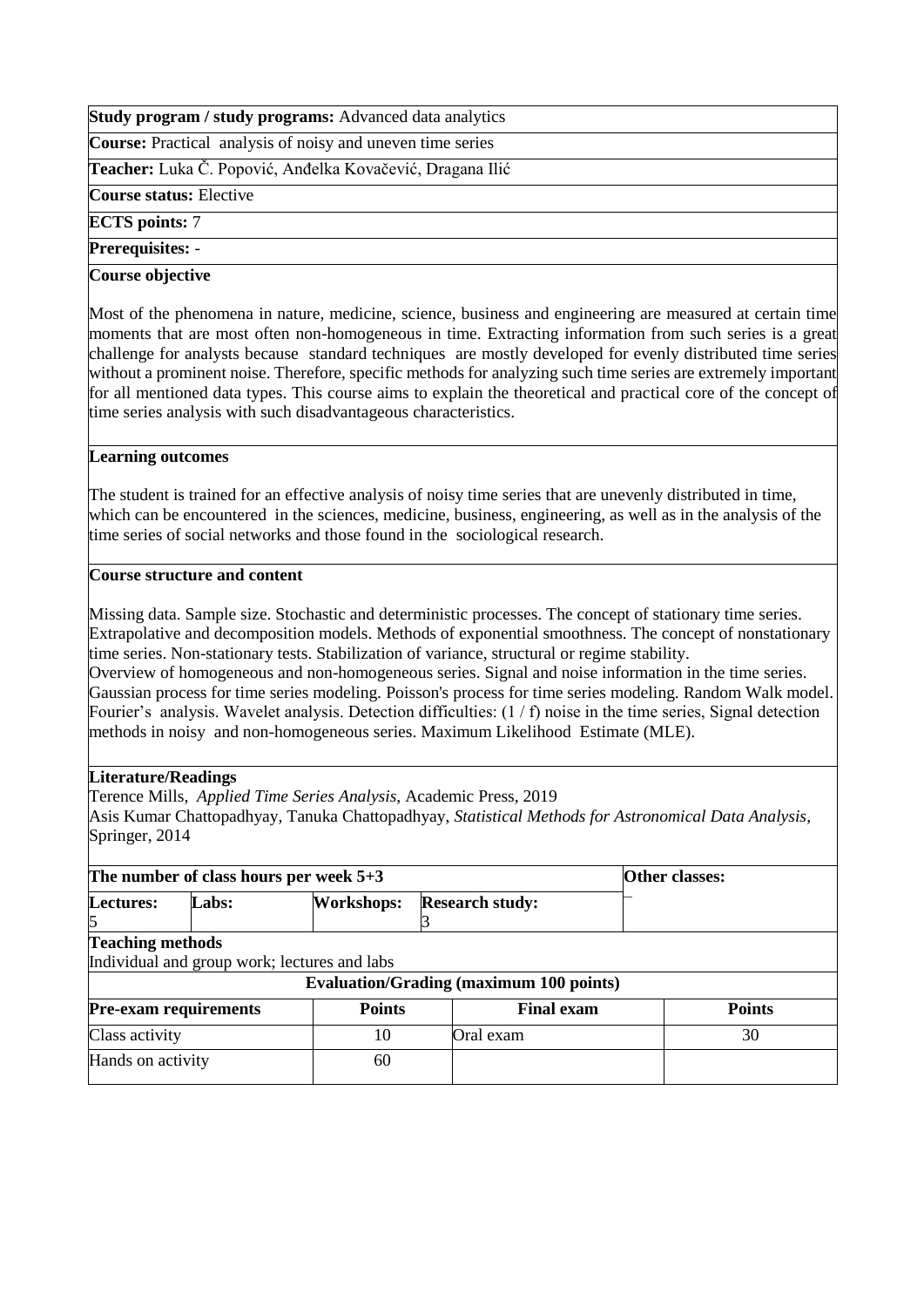**Course:** Big Data in space science and its analysis

**Teacher:** Luka Č. Popović, Andjelka Kovačević, Dragana Ilić

**Course status:** Elective

**ECTS points:** 7

### **Prerequisites:** -

## **Course objective**

Daily large amounts of new data related to the cosmic research are being collected, using both ground-based and space-based telescopes, as well as those collected from missions that observe Earth from space (e.g. Copernicus program of satellites). Earth observation data from satellites can be used for various human activities on Earth, from sociological (migration monitoring), biological, industrial, telecommunication, to those related to the study of climate change.

The goal of this course is to introduce students to what type of data can be obtained from space research, providing a broad and practical introduction to large data: data analysis techniques including databases, data mining, machine learning and visualization of data; data analysis tools, including the use of SQL and Python. Tools and techniques are practical, providing the foundation for future research and application.

## **Learning outcomes**

The student is able to handle and apply tools and techniques for processing large data in their original research areas as well as for eventual applications in the space industry.

### **Course structure and content**

Introduction: The method and technique of collecting data in astronomy using telescopes and satellites. Methods of collecting satellite data for Earth оbservation. The aims of these observations and their application in research and practical application. Introduction to large databases and their organization. Platforms of large databases and storage of large data. Big data in space science. Large Data Surveys and Providers in Space Science: LSST, ELT, GAIA, SDSS, etc.

Database mining with the SQL and the Python, introduction to Flexible Image Transport System (FITS), FITS average and median, effective way of comparing data from different databases (cross-matching data), displaying large data from Earth's surveying satellites: visualization of large data on the map.

Dimensionality Reduction: PCA, PCA kernel, PCA as noise filter in data, introduction to Scikit Learn, Hyperparameters and model validation, best model selection, categorical image characteristics, inserting inaccessible data, Bayesian classification, Regression, Classification and Clusters, Machine Learning in the Python. Data mining algorithms, Training models, Support Vector Machines with the application of recognition of parts of complex images, Decision Trees and Random forest with application, Kernel density estimation with application on recognition of parts of complex images, final project in Machine Learning in space science.

## Literature/Readings

1. Aurélien Géron, *Hands-On Machine Learning with Scikit-Learn and TensorFlow Concepts, Tools, and Techniques to Build Intelligent Systems,* 2017, O'Reilly Media

2. Jake VanderPlas, *Python Data Science Handbook*, 2017, O'Reilly Media

| The number of class hours per week $5+3$ |                                                                                                                         | Other classes:    |                        |               |  |  |
|------------------------------------------|-------------------------------------------------------------------------------------------------------------------------|-------------------|------------------------|---------------|--|--|
| Lectures:                                | <b>Labs:</b>                                                                                                            | <b>Workshops:</b> | <b>Research study:</b> |               |  |  |
| 5                                        |                                                                                                                         |                   |                        |               |  |  |
|                                          | <b>Teaching methods:</b> Individual and group work; lectures and labs<br><b>Evaluation/Grading (maximum 100 points)</b> |                   |                        |               |  |  |
| <b>Pre-exam requirements</b>             |                                                                                                                         | <b>Points</b>     | <b>Final exam</b>      | <b>Points</b> |  |  |
|                                          |                                                                                                                         | 10                | Oral exam              | 30            |  |  |
| Class activity<br>Hands on activity      |                                                                                                                         |                   |                        |               |  |  |
|                                          |                                                                                                                         | 60                |                        |               |  |  |

**Study program / study programs**: Advanced data analytics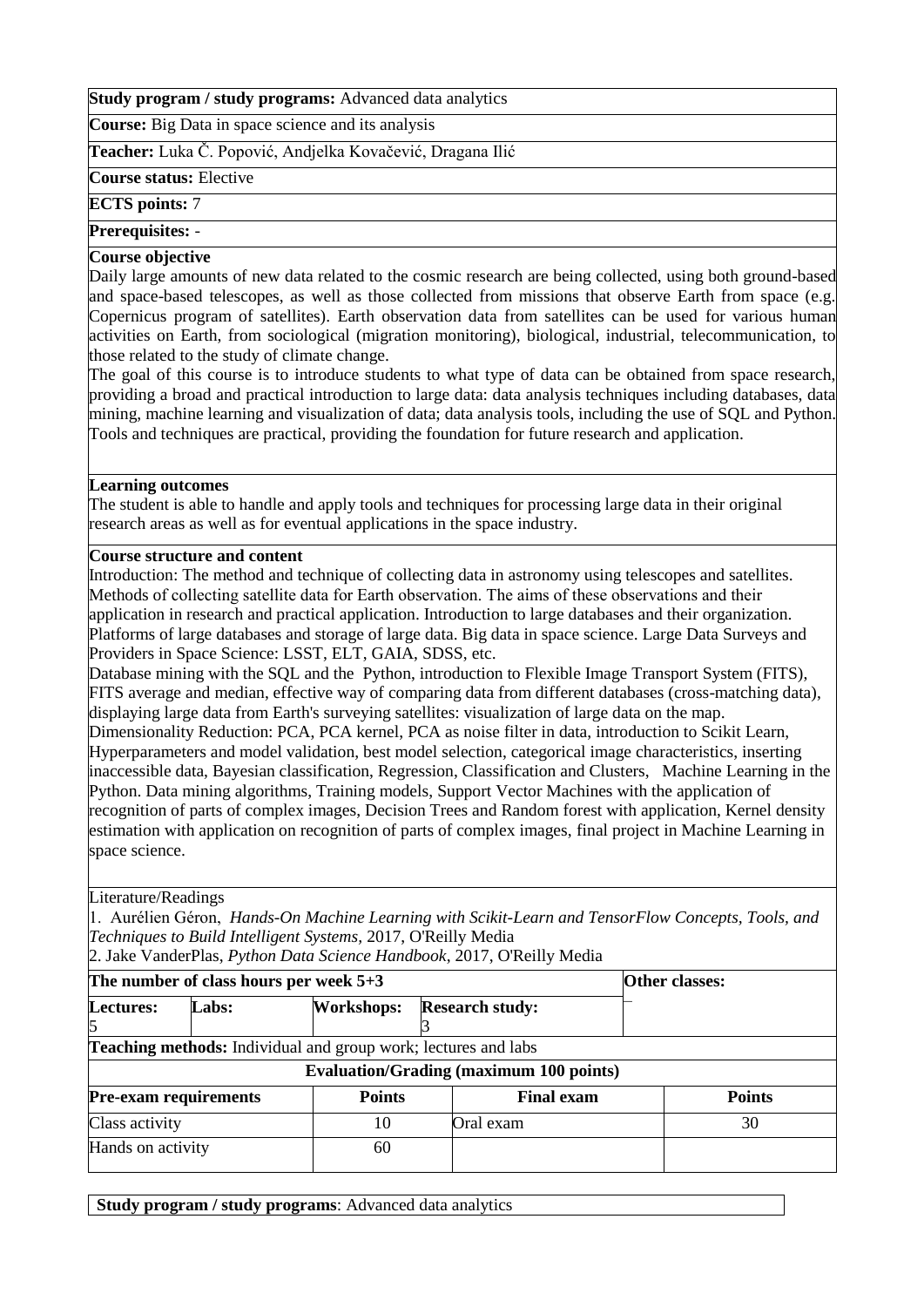**Course:** Introduction to time series analysis

**Teacher:** Marija Mitrović Dankulov, Aleksandra Alorić, Andrej Korenić

**Course status**: Elective

**ECTS points**: 10

**Prerequisites**: none

# **Course objective**

Acquiring basic knowledge about theoretical and applied aspects of time series analysis.

## **Learning outcomes**

Students will acquire knowledge about basic concepts of time series analysis and their application to data science. They will be able to analyse in detail continuous and discrete time series, to describe their characteristics, to choose a proper theoretical model and to infer the interaction matrix based on time series correlations.

### **Course structure and content**

Main course topics:

Stationary processes, auto-correlation and autocovariance functions; Moving Average (MA) processes, Auto-Regressive (AR) processes and Auto-Regressive/Moving Average (ARMA) processes; correlogram; spectral analysis, periodogram; elements of estimation and forecasting and applications to empirical data.

Detrended fluctuation analysis. Hurst exponent. Furier transform for time series analysis and prediction.

Time series correlations and network extraction.

#### **Literature/Readings**

1. Shumway, Robert H., and David S. Stoffer (2011), Time series analysis and its applications: with R examples, Springer, ISBN: 978-1-4419-7864-6

|                  | The number of class hours per week                                                  |                                              |                                                |          |  |  |  |
|------------------|-------------------------------------------------------------------------------------|----------------------------------------------|------------------------------------------------|----------|--|--|--|
| <b>Lectures:</b> | Labs:                                                                               | <b>Workshops:</b>                            | <b>Research study:</b>                         |          |  |  |  |
| 4                |                                                                                     |                                              |                                                |          |  |  |  |
|                  | <b>Teaching methods</b>                                                             |                                              |                                                |          |  |  |  |
|                  |                                                                                     | Individual and group work; lectures and labs |                                                |          |  |  |  |
|                  |                                                                                     |                                              | <b>Evaluation/Grading (maximum 100 points)</b> |          |  |  |  |
|                  | <b>Pre-exam requirements</b><br><b>Points</b><br><b>Points</b><br><b>Final exam</b> |                                              |                                                |          |  |  |  |
| <b>Homework</b>  |                                                                                     | $0 - 40$                                     | Project: application to real                   | $0 - 60$ |  |  |  |
|                  |                                                                                     |                                              | system                                         |          |  |  |  |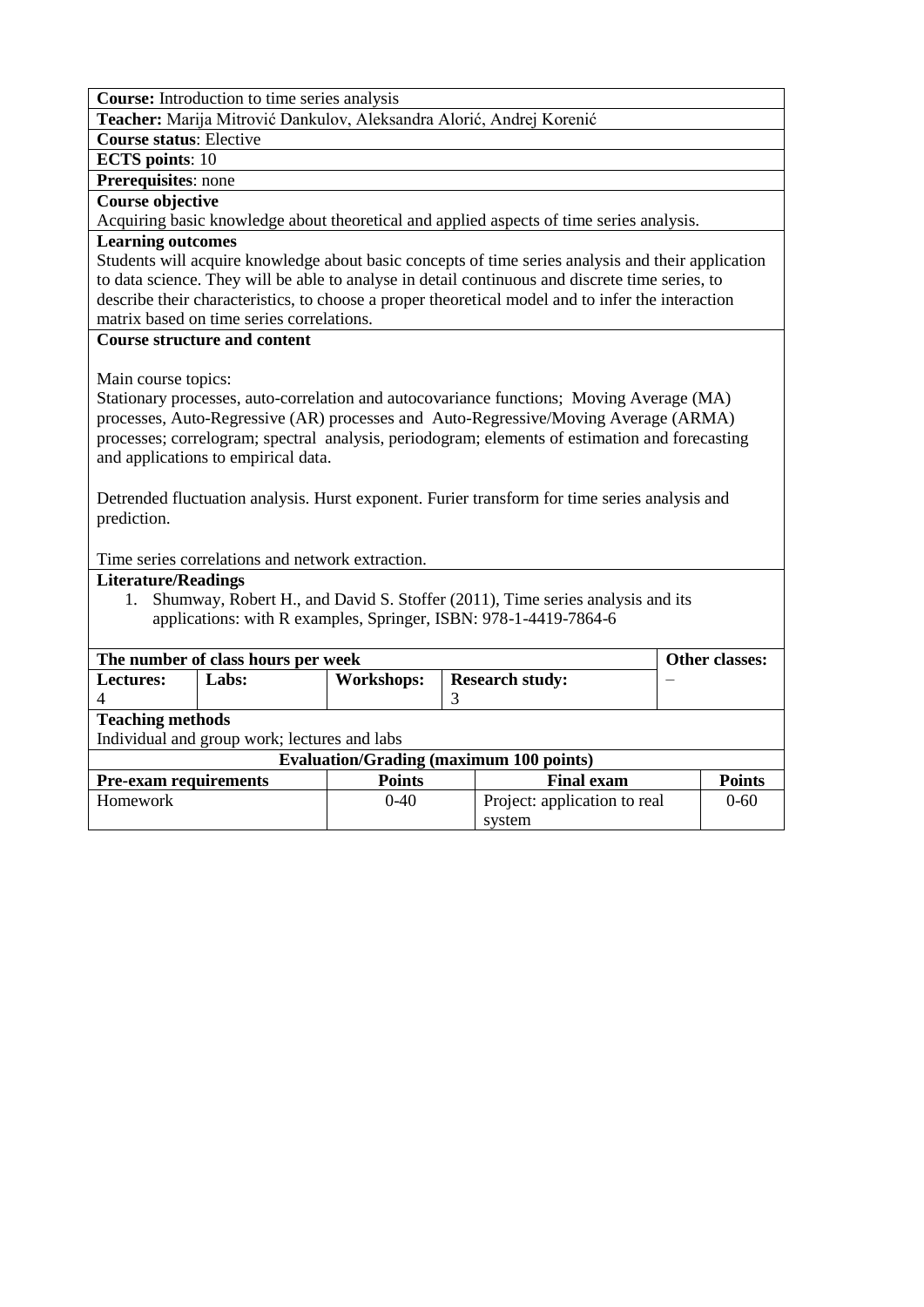**Study program / study programs**: Advanced data analytics **Course:** Introduction to complex networks theory **Teacher:** Marija Mitrović Dankulov, Aleksandra Alorić **Course status**: Elective **ECTS points**: 10 **Prerequisites**: none **Course objective** Acquiring basic knowledge about complex networks, methods and tools for the quantitative analysis of their structure, and applications. **Learning outcomes** Students will acquire the basic concepts of theory of complex networks and be able to use various techniques of network analysis. Students will be able to map the data to various types of networks, do the statistical analysis of their structure and infer system properties based on the results of statistical analysis. **Course structure and content** Main course topics: Network representation of systems and basic network concepts (nodes, edges, adacency matrix, temporal networks, multiplex networks, etc.) Concepts of global, mescocopic and local network structure (degree, clustering, motifs, centrality measures, spectral properties of adjacency and laplacian matrix, community structure, etc.) Statistical models of complex networks and their properties (Erdos-Renyi model, Barabasi-Alber model, Stochastic block model, Exponential random graphs) Applications in biological systems Application in social systems Dynamical processes on networks Introduction to networkx python module Introduction to complex networks and data mining **Literature/Readings** M. E. J. Newman (2018), Networks: an introduction, Oxford University Press, ISBN: 978- 0198805090 A. L. Barabasi (2015), Network Science, Cambridge University Press, ISBN: 978- 1107076266. Available online: http://networksciencebook.com/ The number of class hours per week **Other classes:** – **Lectures:**  4 Labs: **Workshops: Research study:** 3 **Teaching methods** Individual and group work; lectures and labs **Evaluation/Grading (maximum 100 points) Pre-exam requirements Points Final exam Points** Homework 0-40 Project: application to real system 0-60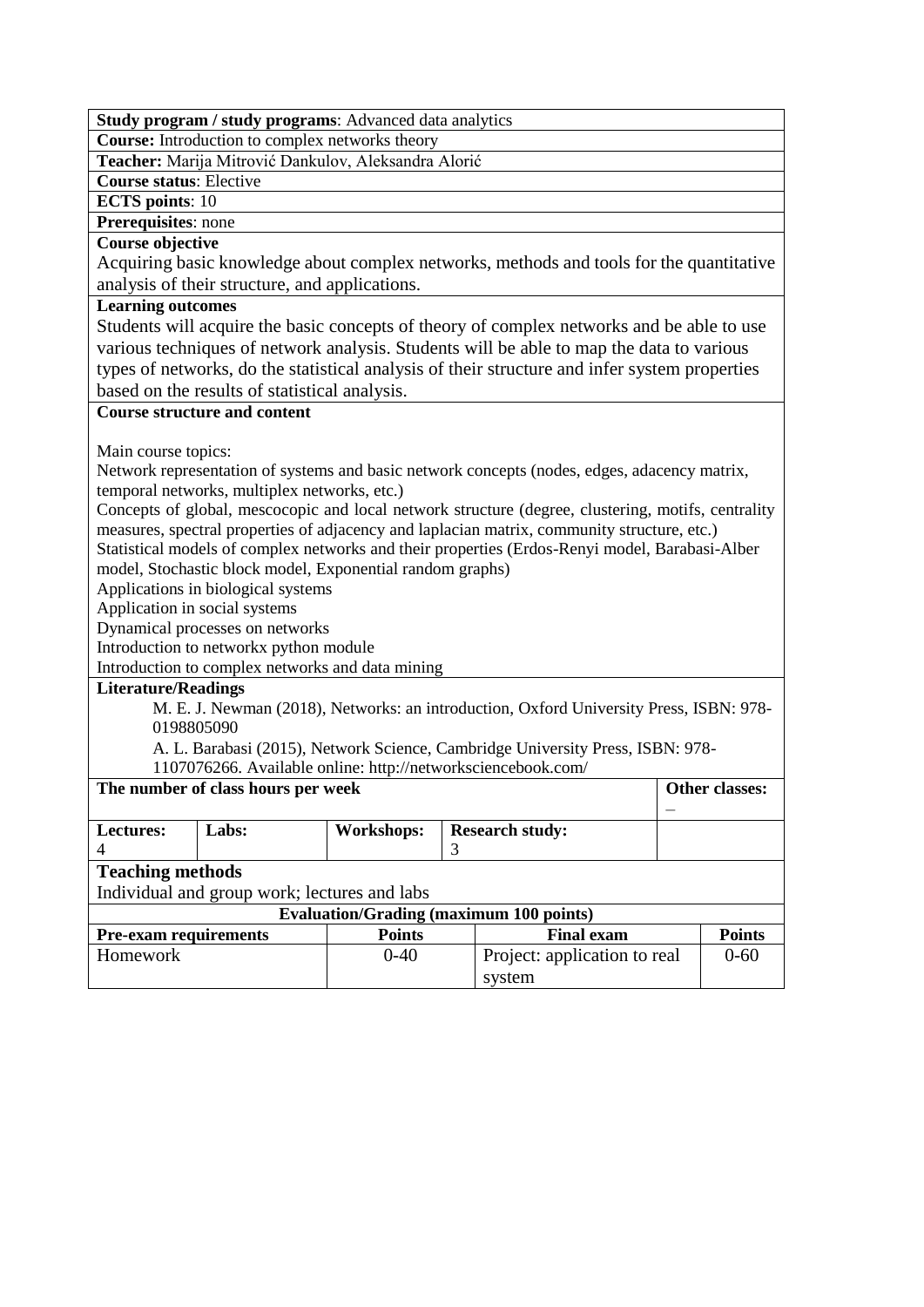**Course:** Analytics and оptimization

**Teachers:** Milan Stanojević, Dragana Makajić-Nikolić, Gordana Savić, Marija Kuzmanović

# **Course status:** Elective

# **ECTS points: 10**

### **Course objective**

Introduction to analytics and optimization with aim of optimal decision making using quantitative models and methods.

### **Learning outcomes**

- . Students will be able to identify and analyze real world problems and data collected in the process,
- . Students will be able to formulate real world problem as an optimization problem,
- . Students will be able to use optimization methods and techniques (especially methods and techniques for solving linear and integer programming models) . Students will be able to analyze and visualize results.

## **Course structure and content**

Basics of analytics and role of optimization in analytics. Descriptive analytics (basics of data clearing, missing data handling, summarizing, grouping, classifying, clustering, visualizing,...). Predictive analytics (basic of forecasting using trend, smoothing,

regression functions...). Prescriptive analytics – mathematical modelling and optimization. Methods for solving mathematical models. Sensitivity analysis. Multicriteria analysis.

Heuristics. Methods for alternative selection in the presence of uncertainly. Application of all methods using MS Excel tools, AMPL... Solving real life problems and presenting the results.

### **Literature/Readings**

1. J.A. Lawrence, B.A. Pasternack, Applied Management Science, John Wiley & Sons Inc. 2002.

- 2. A. Makhorin, Modeling Language GNU MathProg Language Reference, Free Software Foundation, 2013.
- 3[. R. Saxena,](http://link.springer.com/search?facet-author=%22Rahul+Saxena%22) [A. Srinivasan,](http://link.springer.com/search?facet-author=%22Anand+Srinivasan%22) Business Analytics: A Practitioner's Guide, Springer, 2013

4. J. R. Evans, Business Analytics: Methods, Models and Decisions, Pearson, 2013

5. R. Fourer, D.M. Gay, B.W. Kernighan, AMPL: A Modeling Language for Mathematical Programming, Duxbury Press / Brooks /Cole Publishing Company, 2002.

| The number of class hours per week | <b>Other classes:</b> |                          |  |
|------------------------------------|-----------------------|--------------------------|--|
| Lectures: 4   Labs:                | Workshops:            | <b>Research study: 3</b> |  |
|                                    |                       |                          |  |

# **Teaching methods**

Lectures are followed by the corresponding presentations; all models will be illustrated in the hypothetical example. Students will, through case studies using appropriate software, analyze the input data, define quantitative models, analyze results, and make alternative scenarios with the aim to set the basis for decision making.

| <b>Evaluation/Grading (maximum 100 points)</b>                                      |    |              |    |  |
|-------------------------------------------------------------------------------------|----|--------------|----|--|
| <b>Points</b><br><b>Final exam</b><br><b>Points</b><br><b>Pre-exam requirements</b> |    |              |    |  |
| Participation in class                                                              |    | Written exam | 30 |  |
| Case study                                                                          | 60 |              |    |  |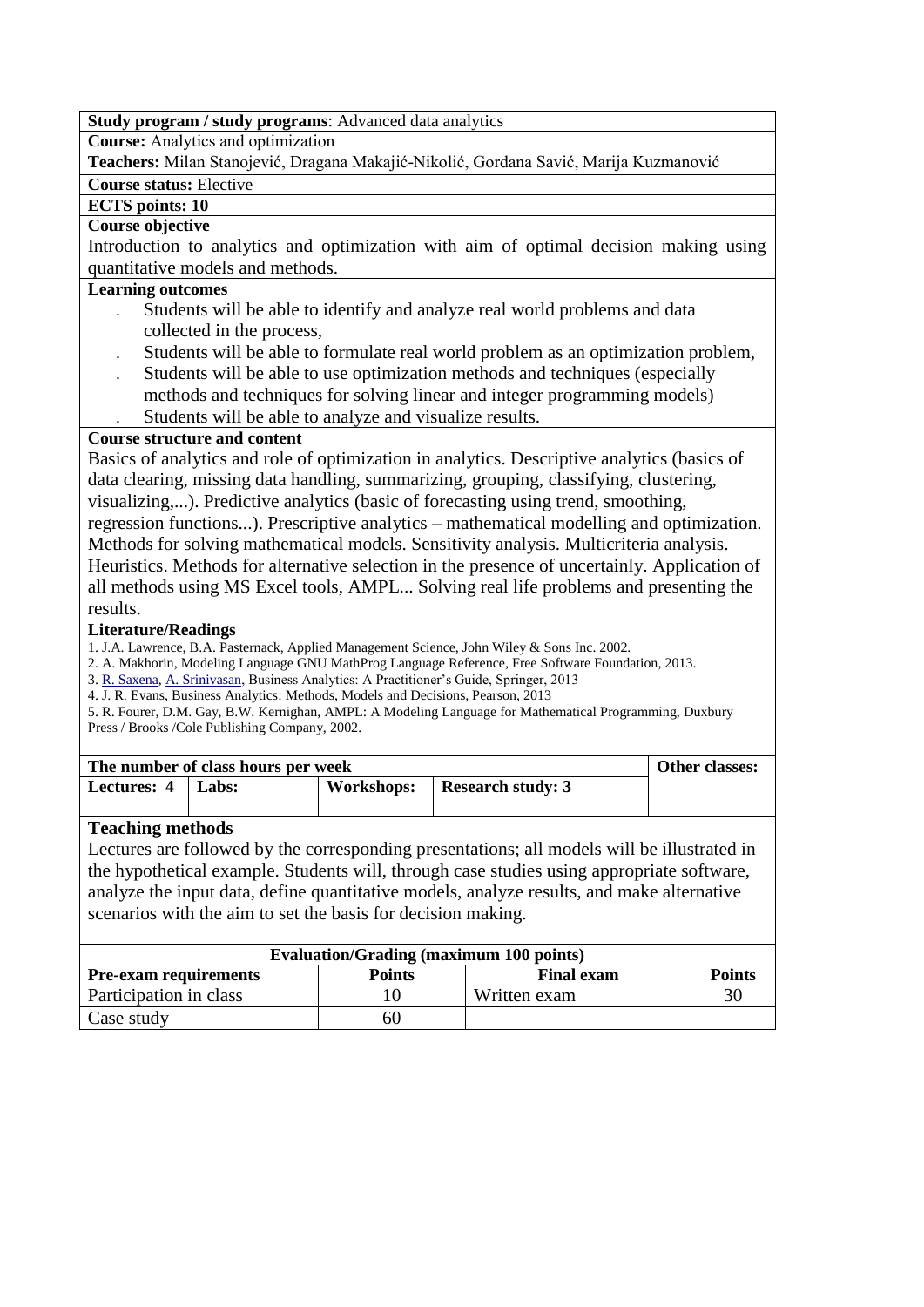| Study program / study programs: Advanced data analytics                                    |  |  |  |  |  |
|--------------------------------------------------------------------------------------------|--|--|--|--|--|
| <b>Course: Databases</b>                                                                   |  |  |  |  |  |
| Teacher: Zoran M. Marjanović, Nenad M. Aničić, Srđa Bjeladinović, Ana Pajić Simović        |  |  |  |  |  |
| <b>Course status: Elective</b>                                                             |  |  |  |  |  |
| <b>ECTS</b> points: 10                                                                     |  |  |  |  |  |
| Prerequisites: none                                                                        |  |  |  |  |  |
| <b>Course objective</b>                                                                    |  |  |  |  |  |
| Acquiring basic knowledge of databases and database management systems.                    |  |  |  |  |  |
| <b>Learning outcomes</b>                                                                   |  |  |  |  |  |
| Students will be able to identify data requirements and to design databases. They will get |  |  |  |  |  |
| familiar with a database architecture and components and they will learn to use query      |  |  |  |  |  |
| languages to access and manipulate data in the databases of different types.               |  |  |  |  |  |
| <b>Course structure and content</b>                                                        |  |  |  |  |  |
| Introduction                                                                               |  |  |  |  |  |
| Database management systems and data models                                                |  |  |  |  |  |
| <b>Relational databases</b>                                                                |  |  |  |  |  |
| Conceptual database design. Entity-relationship model                                      |  |  |  |  |  |
| Logical database design. Relational model.                                                 |  |  |  |  |  |
| Normalization of relations                                                                 |  |  |  |  |  |
| Physical design of databases: Denormalization and optimization                             |  |  |  |  |  |
| SQL environment: schema, catalog, clients and servers. Connections to the databases.       |  |  |  |  |  |
| SQL query language                                                                         |  |  |  |  |  |
| SQL in software environments                                                               |  |  |  |  |  |
| NoSQL databases                                                                            |  |  |  |  |  |
| The origin and concepts. CAP theorem                                                       |  |  |  |  |  |
| BASE properties. Comparative analysis of BASE and ACID properties                          |  |  |  |  |  |
| Key-value databases                                                                        |  |  |  |  |  |
| Document databases                                                                         |  |  |  |  |  |
| Column-family databases                                                                    |  |  |  |  |  |
| Graph databases                                                                            |  |  |  |  |  |
| NoSQL database design techniques                                                           |  |  |  |  |  |
| Map reduce                                                                                 |  |  |  |  |  |
| NoSQL query languages and usage                                                            |  |  |  |  |  |
| Hybrid SQL/NoSQL databases                                                                 |  |  |  |  |  |
|                                                                                            |  |  |  |  |  |
| <b>Literature/Readings</b>                                                                 |  |  |  |  |  |
| 1. Lazarević, B., Marjanović, Z., Aničić, N., & Babarogić, S. (2016). Baze podataka (7th   |  |  |  |  |  |
| edition, ISBN 978-86-7680-258-6). Belgrade, Serbia: FON.                                   |  |  |  |  |  |
| 2. Sadalage P., & Fowler M. (2014). NoSQL Distilled: A Brief Guide to the Emerging World   |  |  |  |  |  |
| of Polyglot Persistence. US:Addison-Wesley. ili Strauch C. (2011) NoSQL Databases.         |  |  |  |  |  |
| Available online at: https://www.christof-strauch.de/nosqldbs.pdf                          |  |  |  |  |  |
| Other classes:<br>The number of class hours per week                                       |  |  |  |  |  |
| <b>Lectures:</b><br>Labs:<br><b>Workshops:</b><br><b>Research study:</b>                   |  |  |  |  |  |
| $\overline{4}$<br>3                                                                        |  |  |  |  |  |
| <b>Teaching methods</b>                                                                    |  |  |  |  |  |
| Individual and group work; lectures and labs                                               |  |  |  |  |  |
| <b>Evaluation/Grading (maximum 100 points)</b>                                             |  |  |  |  |  |
| <b>Points</b><br><b>Pre-exam requirements</b><br><b>Points</b><br><b>Final exam</b>        |  |  |  |  |  |
| 50<br>50<br>Project<br>Implementation                                                      |  |  |  |  |  |
|                                                                                            |  |  |  |  |  |

**Study program / study programs:** Advanced data analytics **Course:** Models of Statistical Learning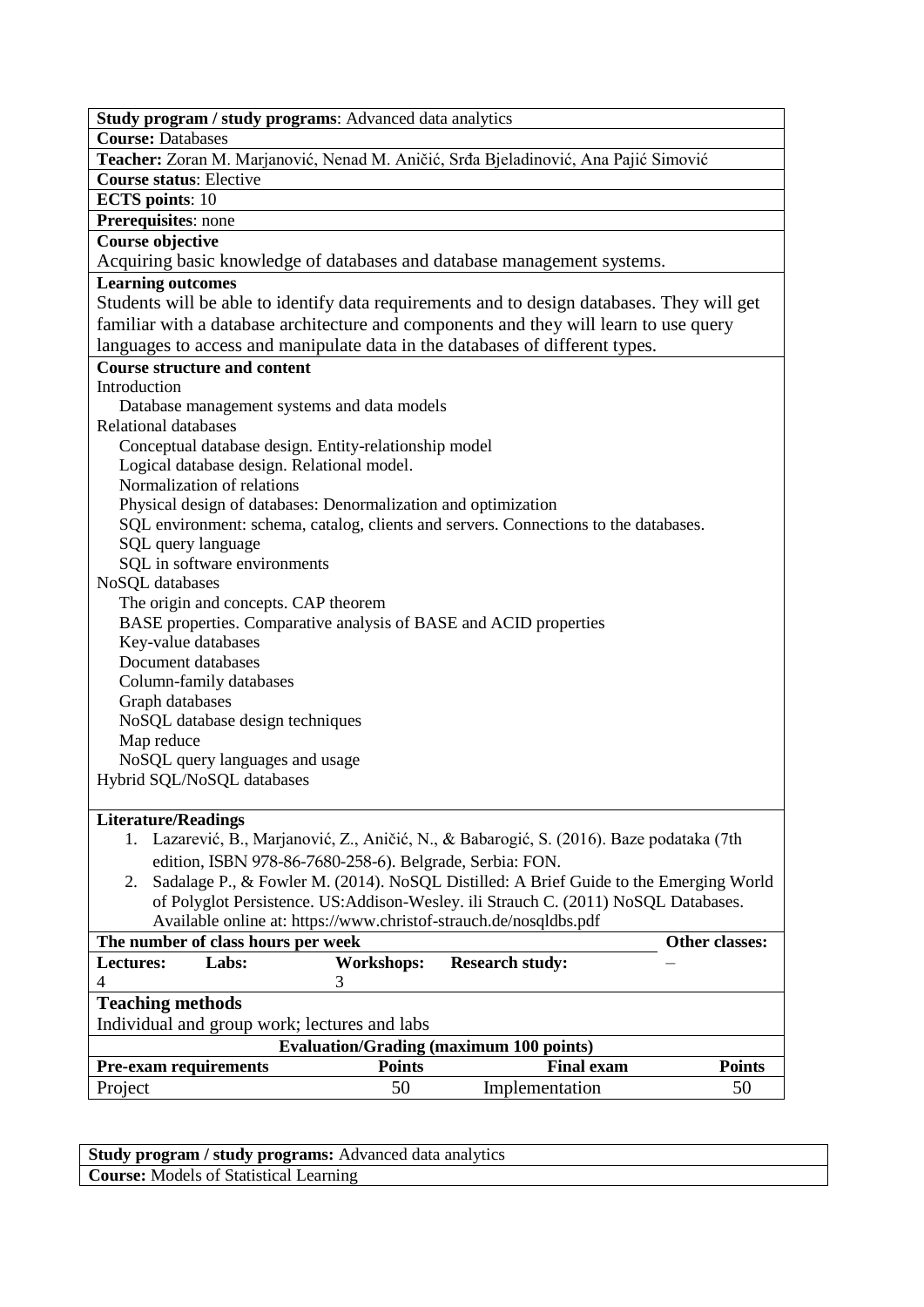**Teacher:** Bulajić Milica, Vukmirović Dragan, Radojičić Zoran, Marković Aleksandar, Jeremić Veljko, Dobrota Marina, Maričić Milica, Zornić Nikola, Mutavdžić Dragosav

**Course status**: Elective

**ECTS points**: 10

# **Prerequisites**: none

**Course objective:** Acquiring the ability to employ advanced models of statistical learning, to interpret the obtained results, and the ability to recognize the model of statistical learning suitable for solving the given problem. Mastering the usage of advanced features of modern statistical and simulation software.

**Learning outcomes:** After the course, students will acquire the experience in understanding the concepts of advanced models of statistical learning in contemporary statistical and simulation software and the experience needed for their application in real-word business problems.

#### **Course structure and content**

The concepts and techniques of models of statistical learning are first introduced through the review and presentation of theoretical foundations, followed by practical work using contemporary statistical and simulation software. Regression models

Logistics regression

Lasso regression

Polynomial regression

Classification trees

Resampling methods

Cross validation

Jackknife

Parametric and nonparametric bootstrap

Supervised learning

Unsupervised learning

Support Vector Machines (SVM)

Application of Monte Carlo simulation in advanced data analytics

Agent based-simulation – description of agent behaviour using the models of statistical learning

Implementation of the covered methods and models in contemporary statistical and simulation software

- 1. Hastie, T., Tibshirani, R., & Friedman, J. (2009). *The Elements of Statistical Learning - Data Mining, Inference, and Prediction,* Springer. Available online: https://www.springer.com/gp/book/9780387848570
- 2. James, G., Witten, D., Hastie, T., Tibshirani, R. (2016). *An Introduction to Statistical Learning with Applications in R,* Springer. Available online: https://www.springer.com/gp/book/9781461471370
- 3. Bulajić M., Jeremić, V., Radojičić, Z. (2012). *Advance in Multivariate Data Analysis – Contributions to Multivariate Data Analysis*, Faculty of Organizational Sciences
- 4. Wilensky, U., & Rand, W. (2015). *An introduction to agent-based modeling: modeling natural, social, and engineered complex systems with NetLogo*. MIT Press.

| https://mitpress.mit.edu/books/introduction-agent-based-modeling |
|------------------------------------------------------------------|
|------------------------------------------------------------------|

| <b>Workshops:</b>                              | <b>Research study:</b>   |                                                                                                             |  |  |
|------------------------------------------------|--------------------------|-------------------------------------------------------------------------------------------------------------|--|--|
|                                                |                          |                                                                                                             |  |  |
|                                                |                          |                                                                                                             |  |  |
| <b>Evaluation/Grading (maximum 100 points)</b> |                          |                                                                                                             |  |  |
| <b>Points</b>                                  | <b>Final exam</b>        | <b>Points</b>                                                                                               |  |  |
| 60                                             | Verbal exam              | 40                                                                                                          |  |  |
|                                                | Project (implementation) | The number of class hours per week<br><b>Teaching methods:</b> Individual and group work; lectures and labs |  |  |

| <b>Study program / study programs:</b> Advanced data analytics |
|----------------------------------------------------------------|
| <b>Course:</b> Neural networks and deep learning               |
| Teacher: Zoran V. Ševarac, Dragan O. Đurić                     |
| <b>Course status: Elective</b>                                 |
| <b>ECTS</b> points: 10                                         |
| <b>Prerequisites:</b> none                                     |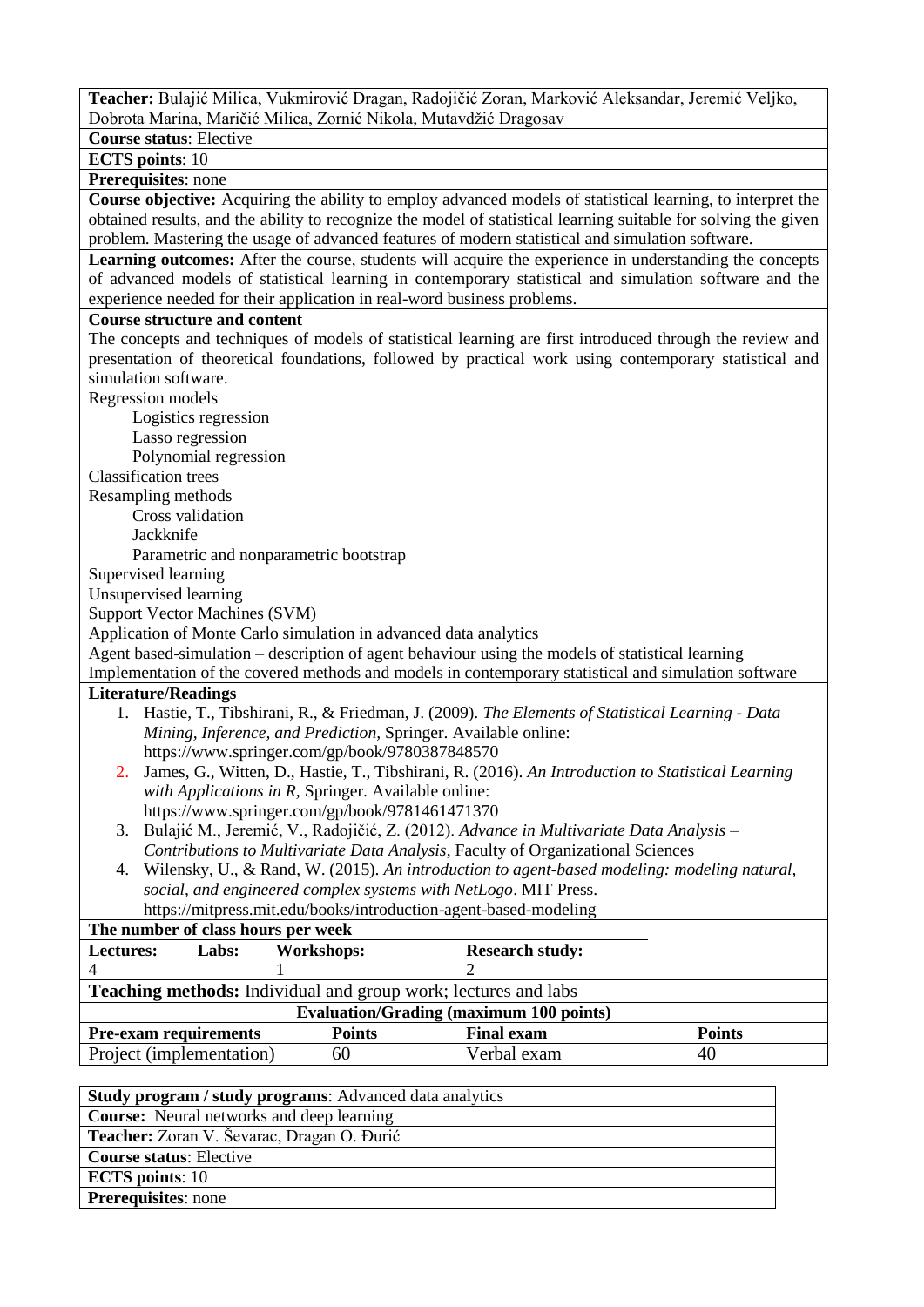| To learn basic concepts and algorithms in the field of neural networks and deep learning, and<br>methods for application of these technologies in various domains<br><b>Learning outcomes</b><br>Students will learn basic neural network concepts, types and application procedures, and develop<br>skills required for their practical application.<br><b>Course structure and content</b><br>Basic concepts: Artificial neurons, activation functions, types and architectures of neural networks,<br>learning algorithms. Mathematical and theoretical models and analogies with biological systems.<br>Error functions and optimization methods.<br>Neural network architectures:<br>Multilayer perceptrons, algorithms for learning multilayer perceptrons and their application.<br>Convolutional neural networks and deep learning.<br>Problem solving problem using neural networks and deep learning, problems in the practical<br>applications.<br>Methodology for different types of problems that are resolved using neural networks and deep<br>learning: classification, clustering, prediction.<br>Areas of application of neural networks and deep learning: medicine, finance, production, defence,<br>software development.<br><b>Literature/Readings</b><br>Neural Networks for Pattern Recognition, Christopher Bishop, Oxford University Press,<br>1996. ISBN-13:978-0198538646,<br>http://citeseerx.ist.psu.edu/viewdoc/download?doi=10.1.1.679.1104&rep=rep1&type=pdf<br>Neural Networks - A Systematic Introduction, Raul Rojas, Springer-Verlag, 1996.<br>$\bullet$<br>ONLINE: http://page.mi.fu-berlin.de/rojas/neural/index.html.html<br>Fundamentals of Neural Networks: Architectures, Algorithms and Applications, Laurene<br>$\bullet$<br>Fausett, PearsonEducation, 2006.<br>Deep Learning, Ian Goodfellow, Yoshua Bengio, Aaron Courville, MIT Press, 2016<br>Documentation and examples from Neuroph project<br>http://neuroph.sourceforge.net/<br>The number of class hours per week<br>Other classes:<br><b>Research study:</b><br>Labs:<br>Workshops:<br>Lectures:<br>$\overline{\mathcal{L}}$<br>3<br><b>Teaching methods</b><br>Individual and group work; lectures and labs<br><b>Evaluation/Grading (maximum 100 points)</b><br><b>Pre-exam requirements</b><br><b>Points</b><br><b>Points</b><br><b>Final exam</b><br>Full implementation of<br>Practical project assignment<br>30<br>70 |                         |  |                              |  |  |  |
|-------------------------------------------------------------------------------------------------------------------------------------------------------------------------------------------------------------------------------------------------------------------------------------------------------------------------------------------------------------------------------------------------------------------------------------------------------------------------------------------------------------------------------------------------------------------------------------------------------------------------------------------------------------------------------------------------------------------------------------------------------------------------------------------------------------------------------------------------------------------------------------------------------------------------------------------------------------------------------------------------------------------------------------------------------------------------------------------------------------------------------------------------------------------------------------------------------------------------------------------------------------------------------------------------------------------------------------------------------------------------------------------------------------------------------------------------------------------------------------------------------------------------------------------------------------------------------------------------------------------------------------------------------------------------------------------------------------------------------------------------------------------------------------------------------------------------------------------------------------------------------------------------------------------------------------------------------------------------------------------------------------------------------------------------------------------------------------------------------------------------------------------------------------------------------------------------------------------------------------------------------------------------------------------------------------------------------------------------------------------------------------------------------------------------------------|-------------------------|--|------------------------------|--|--|--|
|                                                                                                                                                                                                                                                                                                                                                                                                                                                                                                                                                                                                                                                                                                                                                                                                                                                                                                                                                                                                                                                                                                                                                                                                                                                                                                                                                                                                                                                                                                                                                                                                                                                                                                                                                                                                                                                                                                                                                                                                                                                                                                                                                                                                                                                                                                                                                                                                                                     | <b>Course objective</b> |  |                              |  |  |  |
|                                                                                                                                                                                                                                                                                                                                                                                                                                                                                                                                                                                                                                                                                                                                                                                                                                                                                                                                                                                                                                                                                                                                                                                                                                                                                                                                                                                                                                                                                                                                                                                                                                                                                                                                                                                                                                                                                                                                                                                                                                                                                                                                                                                                                                                                                                                                                                                                                                     |                         |  |                              |  |  |  |
|                                                                                                                                                                                                                                                                                                                                                                                                                                                                                                                                                                                                                                                                                                                                                                                                                                                                                                                                                                                                                                                                                                                                                                                                                                                                                                                                                                                                                                                                                                                                                                                                                                                                                                                                                                                                                                                                                                                                                                                                                                                                                                                                                                                                                                                                                                                                                                                                                                     |                         |  |                              |  |  |  |
|                                                                                                                                                                                                                                                                                                                                                                                                                                                                                                                                                                                                                                                                                                                                                                                                                                                                                                                                                                                                                                                                                                                                                                                                                                                                                                                                                                                                                                                                                                                                                                                                                                                                                                                                                                                                                                                                                                                                                                                                                                                                                                                                                                                                                                                                                                                                                                                                                                     |                         |  |                              |  |  |  |
|                                                                                                                                                                                                                                                                                                                                                                                                                                                                                                                                                                                                                                                                                                                                                                                                                                                                                                                                                                                                                                                                                                                                                                                                                                                                                                                                                                                                                                                                                                                                                                                                                                                                                                                                                                                                                                                                                                                                                                                                                                                                                                                                                                                                                                                                                                                                                                                                                                     |                         |  |                              |  |  |  |
|                                                                                                                                                                                                                                                                                                                                                                                                                                                                                                                                                                                                                                                                                                                                                                                                                                                                                                                                                                                                                                                                                                                                                                                                                                                                                                                                                                                                                                                                                                                                                                                                                                                                                                                                                                                                                                                                                                                                                                                                                                                                                                                                                                                                                                                                                                                                                                                                                                     |                         |  |                              |  |  |  |
|                                                                                                                                                                                                                                                                                                                                                                                                                                                                                                                                                                                                                                                                                                                                                                                                                                                                                                                                                                                                                                                                                                                                                                                                                                                                                                                                                                                                                                                                                                                                                                                                                                                                                                                                                                                                                                                                                                                                                                                                                                                                                                                                                                                                                                                                                                                                                                                                                                     |                         |  |                              |  |  |  |
|                                                                                                                                                                                                                                                                                                                                                                                                                                                                                                                                                                                                                                                                                                                                                                                                                                                                                                                                                                                                                                                                                                                                                                                                                                                                                                                                                                                                                                                                                                                                                                                                                                                                                                                                                                                                                                                                                                                                                                                                                                                                                                                                                                                                                                                                                                                                                                                                                                     |                         |  |                              |  |  |  |
|                                                                                                                                                                                                                                                                                                                                                                                                                                                                                                                                                                                                                                                                                                                                                                                                                                                                                                                                                                                                                                                                                                                                                                                                                                                                                                                                                                                                                                                                                                                                                                                                                                                                                                                                                                                                                                                                                                                                                                                                                                                                                                                                                                                                                                                                                                                                                                                                                                     |                         |  |                              |  |  |  |
|                                                                                                                                                                                                                                                                                                                                                                                                                                                                                                                                                                                                                                                                                                                                                                                                                                                                                                                                                                                                                                                                                                                                                                                                                                                                                                                                                                                                                                                                                                                                                                                                                                                                                                                                                                                                                                                                                                                                                                                                                                                                                                                                                                                                                                                                                                                                                                                                                                     |                         |  |                              |  |  |  |
|                                                                                                                                                                                                                                                                                                                                                                                                                                                                                                                                                                                                                                                                                                                                                                                                                                                                                                                                                                                                                                                                                                                                                                                                                                                                                                                                                                                                                                                                                                                                                                                                                                                                                                                                                                                                                                                                                                                                                                                                                                                                                                                                                                                                                                                                                                                                                                                                                                     |                         |  |                              |  |  |  |
|                                                                                                                                                                                                                                                                                                                                                                                                                                                                                                                                                                                                                                                                                                                                                                                                                                                                                                                                                                                                                                                                                                                                                                                                                                                                                                                                                                                                                                                                                                                                                                                                                                                                                                                                                                                                                                                                                                                                                                                                                                                                                                                                                                                                                                                                                                                                                                                                                                     |                         |  |                              |  |  |  |
|                                                                                                                                                                                                                                                                                                                                                                                                                                                                                                                                                                                                                                                                                                                                                                                                                                                                                                                                                                                                                                                                                                                                                                                                                                                                                                                                                                                                                                                                                                                                                                                                                                                                                                                                                                                                                                                                                                                                                                                                                                                                                                                                                                                                                                                                                                                                                                                                                                     |                         |  |                              |  |  |  |
|                                                                                                                                                                                                                                                                                                                                                                                                                                                                                                                                                                                                                                                                                                                                                                                                                                                                                                                                                                                                                                                                                                                                                                                                                                                                                                                                                                                                                                                                                                                                                                                                                                                                                                                                                                                                                                                                                                                                                                                                                                                                                                                                                                                                                                                                                                                                                                                                                                     |                         |  |                              |  |  |  |
|                                                                                                                                                                                                                                                                                                                                                                                                                                                                                                                                                                                                                                                                                                                                                                                                                                                                                                                                                                                                                                                                                                                                                                                                                                                                                                                                                                                                                                                                                                                                                                                                                                                                                                                                                                                                                                                                                                                                                                                                                                                                                                                                                                                                                                                                                                                                                                                                                                     |                         |  |                              |  |  |  |
|                                                                                                                                                                                                                                                                                                                                                                                                                                                                                                                                                                                                                                                                                                                                                                                                                                                                                                                                                                                                                                                                                                                                                                                                                                                                                                                                                                                                                                                                                                                                                                                                                                                                                                                                                                                                                                                                                                                                                                                                                                                                                                                                                                                                                                                                                                                                                                                                                                     |                         |  |                              |  |  |  |
|                                                                                                                                                                                                                                                                                                                                                                                                                                                                                                                                                                                                                                                                                                                                                                                                                                                                                                                                                                                                                                                                                                                                                                                                                                                                                                                                                                                                                                                                                                                                                                                                                                                                                                                                                                                                                                                                                                                                                                                                                                                                                                                                                                                                                                                                                                                                                                                                                                     |                         |  |                              |  |  |  |
|                                                                                                                                                                                                                                                                                                                                                                                                                                                                                                                                                                                                                                                                                                                                                                                                                                                                                                                                                                                                                                                                                                                                                                                                                                                                                                                                                                                                                                                                                                                                                                                                                                                                                                                                                                                                                                                                                                                                                                                                                                                                                                                                                                                                                                                                                                                                                                                                                                     |                         |  |                              |  |  |  |
|                                                                                                                                                                                                                                                                                                                                                                                                                                                                                                                                                                                                                                                                                                                                                                                                                                                                                                                                                                                                                                                                                                                                                                                                                                                                                                                                                                                                                                                                                                                                                                                                                                                                                                                                                                                                                                                                                                                                                                                                                                                                                                                                                                                                                                                                                                                                                                                                                                     |                         |  |                              |  |  |  |
|                                                                                                                                                                                                                                                                                                                                                                                                                                                                                                                                                                                                                                                                                                                                                                                                                                                                                                                                                                                                                                                                                                                                                                                                                                                                                                                                                                                                                                                                                                                                                                                                                                                                                                                                                                                                                                                                                                                                                                                                                                                                                                                                                                                                                                                                                                                                                                                                                                     |                         |  |                              |  |  |  |
|                                                                                                                                                                                                                                                                                                                                                                                                                                                                                                                                                                                                                                                                                                                                                                                                                                                                                                                                                                                                                                                                                                                                                                                                                                                                                                                                                                                                                                                                                                                                                                                                                                                                                                                                                                                                                                                                                                                                                                                                                                                                                                                                                                                                                                                                                                                                                                                                                                     |                         |  |                              |  |  |  |
|                                                                                                                                                                                                                                                                                                                                                                                                                                                                                                                                                                                                                                                                                                                                                                                                                                                                                                                                                                                                                                                                                                                                                                                                                                                                                                                                                                                                                                                                                                                                                                                                                                                                                                                                                                                                                                                                                                                                                                                                                                                                                                                                                                                                                                                                                                                                                                                                                                     |                         |  |                              |  |  |  |
|                                                                                                                                                                                                                                                                                                                                                                                                                                                                                                                                                                                                                                                                                                                                                                                                                                                                                                                                                                                                                                                                                                                                                                                                                                                                                                                                                                                                                                                                                                                                                                                                                                                                                                                                                                                                                                                                                                                                                                                                                                                                                                                                                                                                                                                                                                                                                                                                                                     |                         |  |                              |  |  |  |
|                                                                                                                                                                                                                                                                                                                                                                                                                                                                                                                                                                                                                                                                                                                                                                                                                                                                                                                                                                                                                                                                                                                                                                                                                                                                                                                                                                                                                                                                                                                                                                                                                                                                                                                                                                                                                                                                                                                                                                                                                                                                                                                                                                                                                                                                                                                                                                                                                                     |                         |  |                              |  |  |  |
|                                                                                                                                                                                                                                                                                                                                                                                                                                                                                                                                                                                                                                                                                                                                                                                                                                                                                                                                                                                                                                                                                                                                                                                                                                                                                                                                                                                                                                                                                                                                                                                                                                                                                                                                                                                                                                                                                                                                                                                                                                                                                                                                                                                                                                                                                                                                                                                                                                     |                         |  |                              |  |  |  |
|                                                                                                                                                                                                                                                                                                                                                                                                                                                                                                                                                                                                                                                                                                                                                                                                                                                                                                                                                                                                                                                                                                                                                                                                                                                                                                                                                                                                                                                                                                                                                                                                                                                                                                                                                                                                                                                                                                                                                                                                                                                                                                                                                                                                                                                                                                                                                                                                                                     |                         |  |                              |  |  |  |
|                                                                                                                                                                                                                                                                                                                                                                                                                                                                                                                                                                                                                                                                                                                                                                                                                                                                                                                                                                                                                                                                                                                                                                                                                                                                                                                                                                                                                                                                                                                                                                                                                                                                                                                                                                                                                                                                                                                                                                                                                                                                                                                                                                                                                                                                                                                                                                                                                                     |                         |  |                              |  |  |  |
|                                                                                                                                                                                                                                                                                                                                                                                                                                                                                                                                                                                                                                                                                                                                                                                                                                                                                                                                                                                                                                                                                                                                                                                                                                                                                                                                                                                                                                                                                                                                                                                                                                                                                                                                                                                                                                                                                                                                                                                                                                                                                                                                                                                                                                                                                                                                                                                                                                     |                         |  |                              |  |  |  |
|                                                                                                                                                                                                                                                                                                                                                                                                                                                                                                                                                                                                                                                                                                                                                                                                                                                                                                                                                                                                                                                                                                                                                                                                                                                                                                                                                                                                                                                                                                                                                                                                                                                                                                                                                                                                                                                                                                                                                                                                                                                                                                                                                                                                                                                                                                                                                                                                                                     |                         |  |                              |  |  |  |
|                                                                                                                                                                                                                                                                                                                                                                                                                                                                                                                                                                                                                                                                                                                                                                                                                                                                                                                                                                                                                                                                                                                                                                                                                                                                                                                                                                                                                                                                                                                                                                                                                                                                                                                                                                                                                                                                                                                                                                                                                                                                                                                                                                                                                                                                                                                                                                                                                                     |                         |  |                              |  |  |  |
|                                                                                                                                                                                                                                                                                                                                                                                                                                                                                                                                                                                                                                                                                                                                                                                                                                                                                                                                                                                                                                                                                                                                                                                                                                                                                                                                                                                                                                                                                                                                                                                                                                                                                                                                                                                                                                                                                                                                                                                                                                                                                                                                                                                                                                                                                                                                                                                                                                     |                         |  |                              |  |  |  |
|                                                                                                                                                                                                                                                                                                                                                                                                                                                                                                                                                                                                                                                                                                                                                                                                                                                                                                                                                                                                                                                                                                                                                                                                                                                                                                                                                                                                                                                                                                                                                                                                                                                                                                                                                                                                                                                                                                                                                                                                                                                                                                                                                                                                                                                                                                                                                                                                                                     |                         |  |                              |  |  |  |
|                                                                                                                                                                                                                                                                                                                                                                                                                                                                                                                                                                                                                                                                                                                                                                                                                                                                                                                                                                                                                                                                                                                                                                                                                                                                                                                                                                                                                                                                                                                                                                                                                                                                                                                                                                                                                                                                                                                                                                                                                                                                                                                                                                                                                                                                                                                                                                                                                                     |                         |  |                              |  |  |  |
|                                                                                                                                                                                                                                                                                                                                                                                                                                                                                                                                                                                                                                                                                                                                                                                                                                                                                                                                                                                                                                                                                                                                                                                                                                                                                                                                                                                                                                                                                                                                                                                                                                                                                                                                                                                                                                                                                                                                                                                                                                                                                                                                                                                                                                                                                                                                                                                                                                     |                         |  |                              |  |  |  |
|                                                                                                                                                                                                                                                                                                                                                                                                                                                                                                                                                                                                                                                                                                                                                                                                                                                                                                                                                                                                                                                                                                                                                                                                                                                                                                                                                                                                                                                                                                                                                                                                                                                                                                                                                                                                                                                                                                                                                                                                                                                                                                                                                                                                                                                                                                                                                                                                                                     |                         |  |                              |  |  |  |
|                                                                                                                                                                                                                                                                                                                                                                                                                                                                                                                                                                                                                                                                                                                                                                                                                                                                                                                                                                                                                                                                                                                                                                                                                                                                                                                                                                                                                                                                                                                                                                                                                                                                                                                                                                                                                                                                                                                                                                                                                                                                                                                                                                                                                                                                                                                                                                                                                                     |                         |  |                              |  |  |  |
|                                                                                                                                                                                                                                                                                                                                                                                                                                                                                                                                                                                                                                                                                                                                                                                                                                                                                                                                                                                                                                                                                                                                                                                                                                                                                                                                                                                                                                                                                                                                                                                                                                                                                                                                                                                                                                                                                                                                                                                                                                                                                                                                                                                                                                                                                                                                                                                                                                     |                         |  |                              |  |  |  |
|                                                                                                                                                                                                                                                                                                                                                                                                                                                                                                                                                                                                                                                                                                                                                                                                                                                                                                                                                                                                                                                                                                                                                                                                                                                                                                                                                                                                                                                                                                                                                                                                                                                                                                                                                                                                                                                                                                                                                                                                                                                                                                                                                                                                                                                                                                                                                                                                                                     |                         |  | practical project assignment |  |  |  |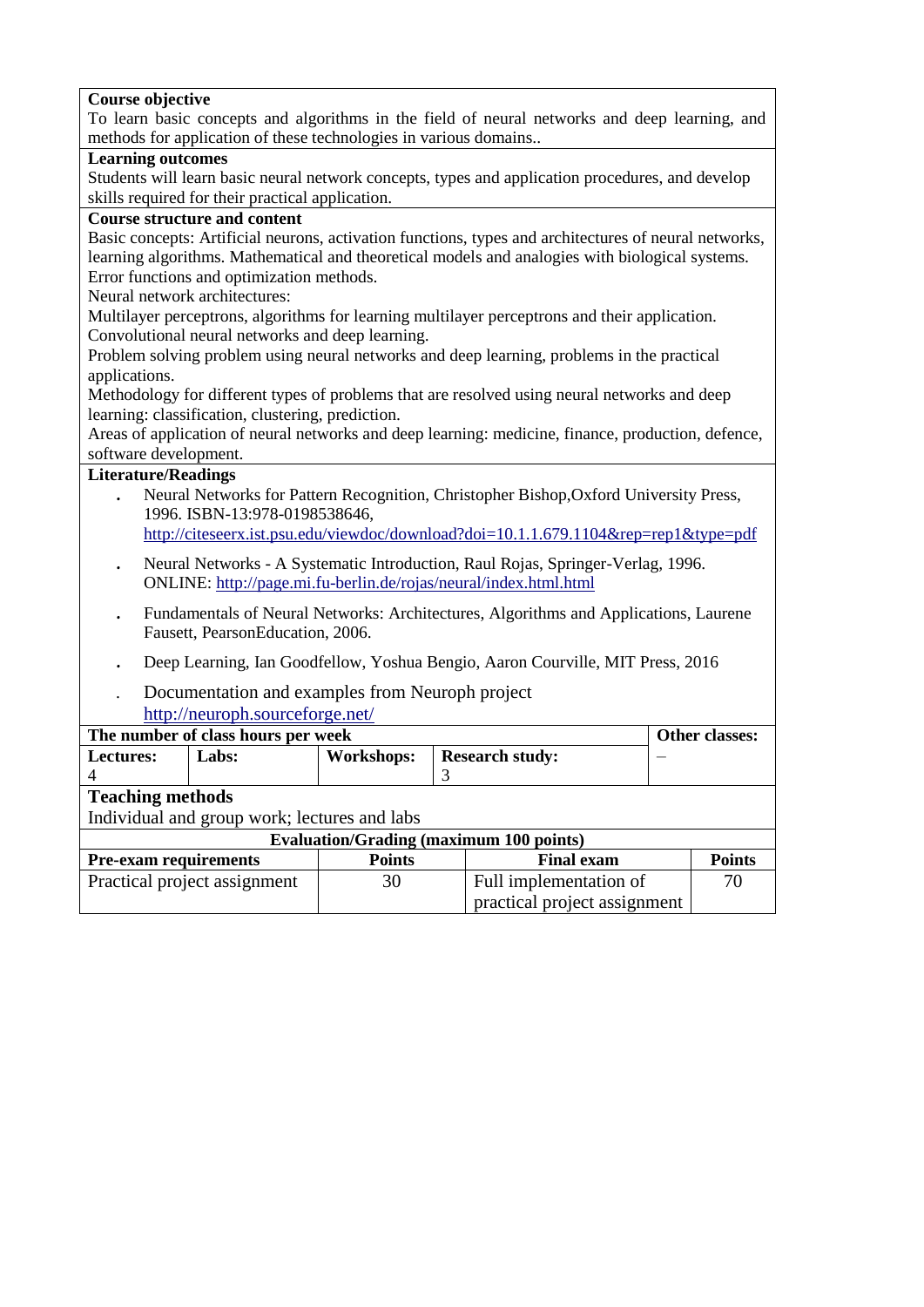| Study program / study programs: Advanced data analytics                                     |  |  |  |  |
|---------------------------------------------------------------------------------------------|--|--|--|--|
| <b>Course: Programming</b>                                                                  |  |  |  |  |
| Teacher: Vladan B. Devedžić, Bojan B. Tomić, Zoran V. Ševarac, Dragan O. Đurić, Antun Balaž |  |  |  |  |
| <b>Course status: Elective</b>                                                              |  |  |  |  |
| <b>ECTS</b> points: 10                                                                      |  |  |  |  |
| Prerequisites: none                                                                         |  |  |  |  |
| <b>Course objective</b>                                                                     |  |  |  |  |
| Detailed introduction to current programming languages, methods and techniques in           |  |  |  |  |
| advanced data analytics.                                                                    |  |  |  |  |
| <b>Learning outcomes</b>                                                                    |  |  |  |  |
| Students will master appropriate programming methods and techniques using state-of-the-     |  |  |  |  |
| art programming languages in advanced data analysis.                                        |  |  |  |  |
| <b>Course structure and content</b>                                                         |  |  |  |  |
| Most of the classes are focused on practical programming skills. Concepts and techniques    |  |  |  |  |
| are introduced through practical work, regardless of the programming language used in the   |  |  |  |  |
| course. It is envisaged that different programming languages will be used in classes,       |  |  |  |  |
| according to the development of the field so that it always works with state-of-the-art     |  |  |  |  |
|                                                                                             |  |  |  |  |
| languages.                                                                                  |  |  |  |  |
| Introduction                                                                                |  |  |  |  |
| Installation and use of appropriate programming environments                                |  |  |  |  |
| Program libraries and APIs<br>Documentation and its efficient use                           |  |  |  |  |
|                                                                                             |  |  |  |  |
| Data types<br>Simple data types                                                             |  |  |  |  |
| Arrays, strings, lists, dictionaries and other complex data types                           |  |  |  |  |
| Classes and objects, constructors, inheritance                                              |  |  |  |  |
| Operations, expressions, loops, branching, functions, methods, exceptions                   |  |  |  |  |
| Various types of operations and operands                                                    |  |  |  |  |
| Various types of expressions                                                                |  |  |  |  |
| Functions and methods (various types)                                                       |  |  |  |  |
| Iterators and generators                                                                    |  |  |  |  |
| <b>Exception handling</b>                                                                   |  |  |  |  |
| Standard and non-standard libraries                                                         |  |  |  |  |
| Working with libraries important in data analysis                                           |  |  |  |  |
| Data processing and analysis                                                                |  |  |  |  |
| Data formats, data storage, data filtering, data display                                    |  |  |  |  |
| Preparation of data for analysis (various techniques)                                       |  |  |  |  |
| Statistical data processing and analysis using appropriate program libraries                |  |  |  |  |
| Data visualization                                                                          |  |  |  |  |
| Working with current libraries for data visualization                                       |  |  |  |  |
| <b>Literature/Readings</b>                                                                  |  |  |  |  |
| D. Beazley, B.K. Jones, Python Cookbook, 3rd Edition. O'Reilly Media, Inc., Boston, MA,     |  |  |  |  |
| 2013. Online. Available: https://www.oreilly.com/library/view/python-cookbook-              |  |  |  |  |
| 3rd/9781449357337/                                                                          |  |  |  |  |
| W. Chang, Cookbook for R. 2014. Online. Available: http://www.cookbook-r.com/               |  |  |  |  |
| The number of class hours per week<br>Other classes:                                        |  |  |  |  |
| Labs:<br><b>Lectures:</b><br><b>Workshops:</b><br><b>Research study:</b>                    |  |  |  |  |
| 3<br>4                                                                                      |  |  |  |  |
| <b>Teaching methods</b>                                                                     |  |  |  |  |
| Individual and group work; lectures and labs                                                |  |  |  |  |
| <b>Evaluation/Grading (maximum 100 points)</b>                                              |  |  |  |  |
| <b>Points</b><br><b>Final exam</b><br><b>Pre-exam requirements</b><br><b>Points</b>         |  |  |  |  |
| Project (implementation)<br>50<br>50<br>Programming problem                                 |  |  |  |  |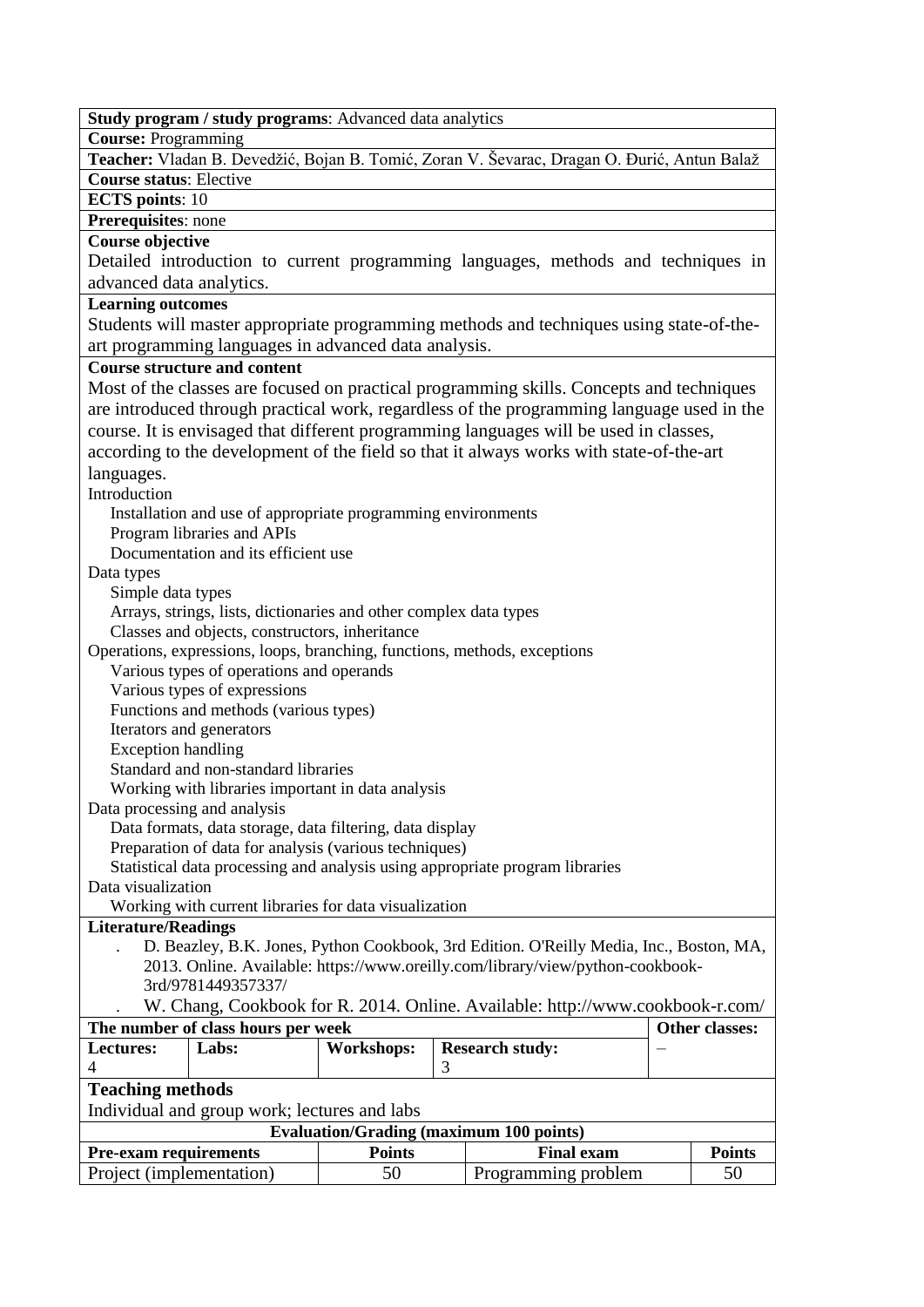| Study program / study programs: Advanced data analytics |  |
|---------------------------------------------------------|--|
|                                                         |  |

**Course:** Social Network Analysis

**Teacher:** Jelena Jovanović, Aleksandra Alorić, Marija Mitrović Dankulov

**Course status**: Elective

**ECTS points**: 10

**Prerequisites**: none

**Course objective**

To guide and assist students in:

- learning about main concepts, methods, and techniques of social network analysis (SNA) - developing a solid understanding of i) the kinds of analytical questions and/or problems that can be dealt with using the SNA approach; ii) pros and cons of individual SNA methods and techniques, as to be able to select appropriate SNA methods / techniques for a particular problem / question

- acquiring practical skills in the analysis of network data, using publicly available SNA software tools and datasets.

# **Learning outcomes**

Students will develop a solid understanding of main SNA concepts, methods, and techniques. They will also get an insight into the potentials and limitations of these methods and techniques, and thus be able to choose appropriate one(s) for a particular application case. Furthermore, they will acquire practical skills in using SNA software tools for doing network analysis with real-world datasets.

# **Course structure and content**

Main course topics:

Graph-based data representation (nodes, edges, adjacency matrix, etc.)

Network features (degree distribution, connectedness, transitivity, etc.).

Centrality measures (degree centrality, betweeness centrality, eigen vector centrality, etc) Communities in a network. Community detection.

Statistical models of network formation (e.g. ERGMs).

Diffusion of information and innovation through a network.

All course topics will be introduced through practical work with publicly available software libraries for SNA (e.g., R or Python SNA packages) and real-world network datasets. The practical work will also include network visualization, as well as data collection and preparation for network analysis.

# **Literature/Readings**

Selected chapters from the following books:

- M. Tsvetovat and A. Kouznetsov. 2011. *Social Network Analysis for Startups: Finding connections on the social web*. O'Reilly Media Inc., Sebastopol, CA, USA.
- D. Easley and J. Kleinberg. 2010. *Networks, Crowds, and Markets: Reasoning about a Highly Connected World*. Cambridge University Press, New York, NY, USA.

| The number of class hours per week                                                                                                                                                                                                                           | Other classes:                                       |               |                   |               |
|--------------------------------------------------------------------------------------------------------------------------------------------------------------------------------------------------------------------------------------------------------------|------------------------------------------------------|---------------|-------------------|---------------|
| Lectures:                                                                                                                                                                                                                                                    | <b>Workshops:</b><br><b>Research study:</b><br>Labs: |               |                   |               |
|                                                                                                                                                                                                                                                              |                                                      |               |                   |               |
| <b>Teaching methods:</b> Lectures will introduce main concepts for each course topic, and will include a<br>lot of practical work with the topic-specific software libraries. Research study will be fully practical,<br>based on individual and group work. |                                                      |               |                   |               |
| <b>Evaluation/Grading (maximum 100 points)</b>                                                                                                                                                                                                               |                                                      |               |                   |               |
| <b>Pre-exam requirements</b>                                                                                                                                                                                                                                 |                                                      | <b>Points</b> | <b>Final exam</b> | <b>Points</b> |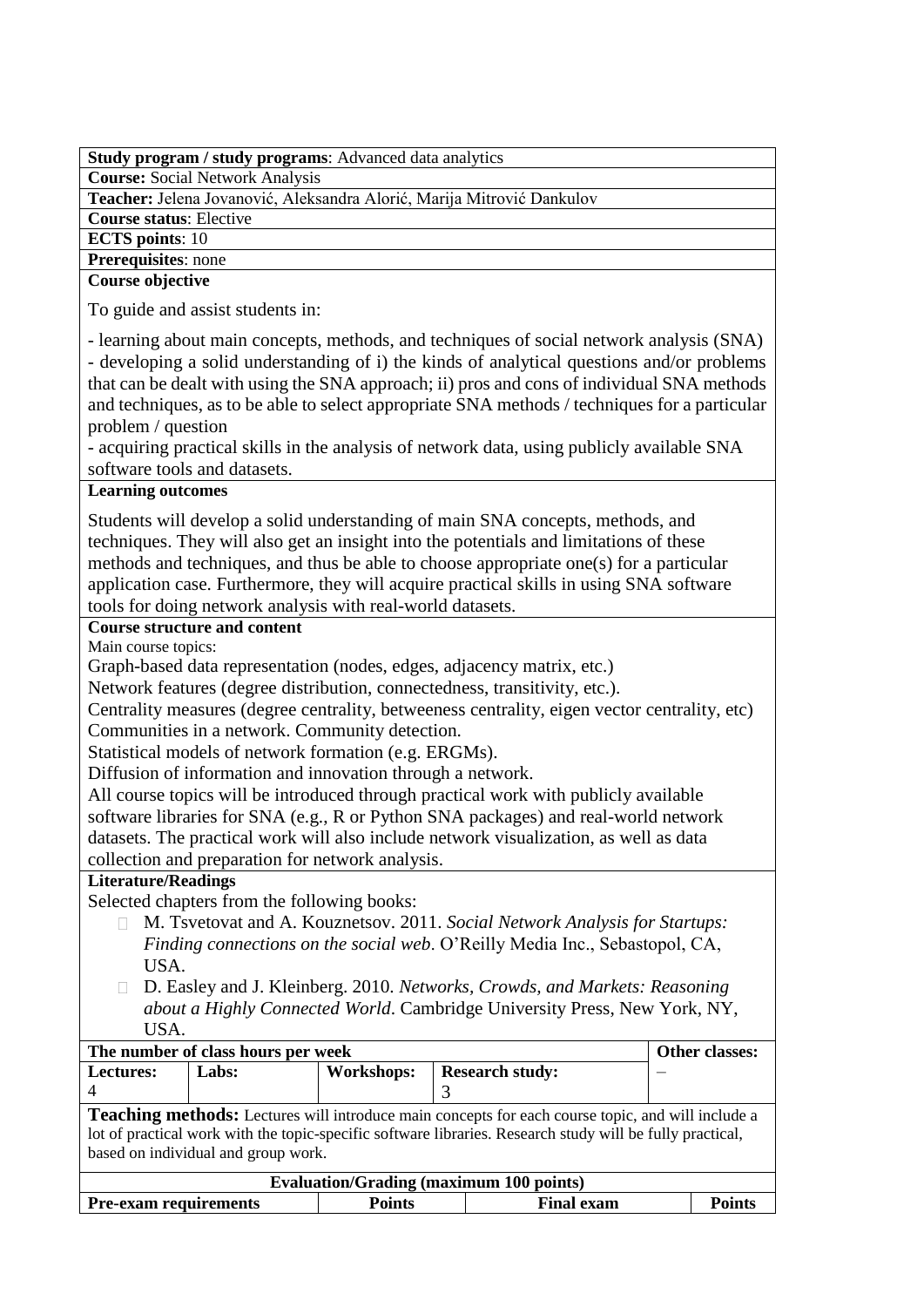| Project: simple application case | $-40$ | Project: real-world application | $0 - 60$ |
|----------------------------------|-------|---------------------------------|----------|
|                                  |       | case                            |          |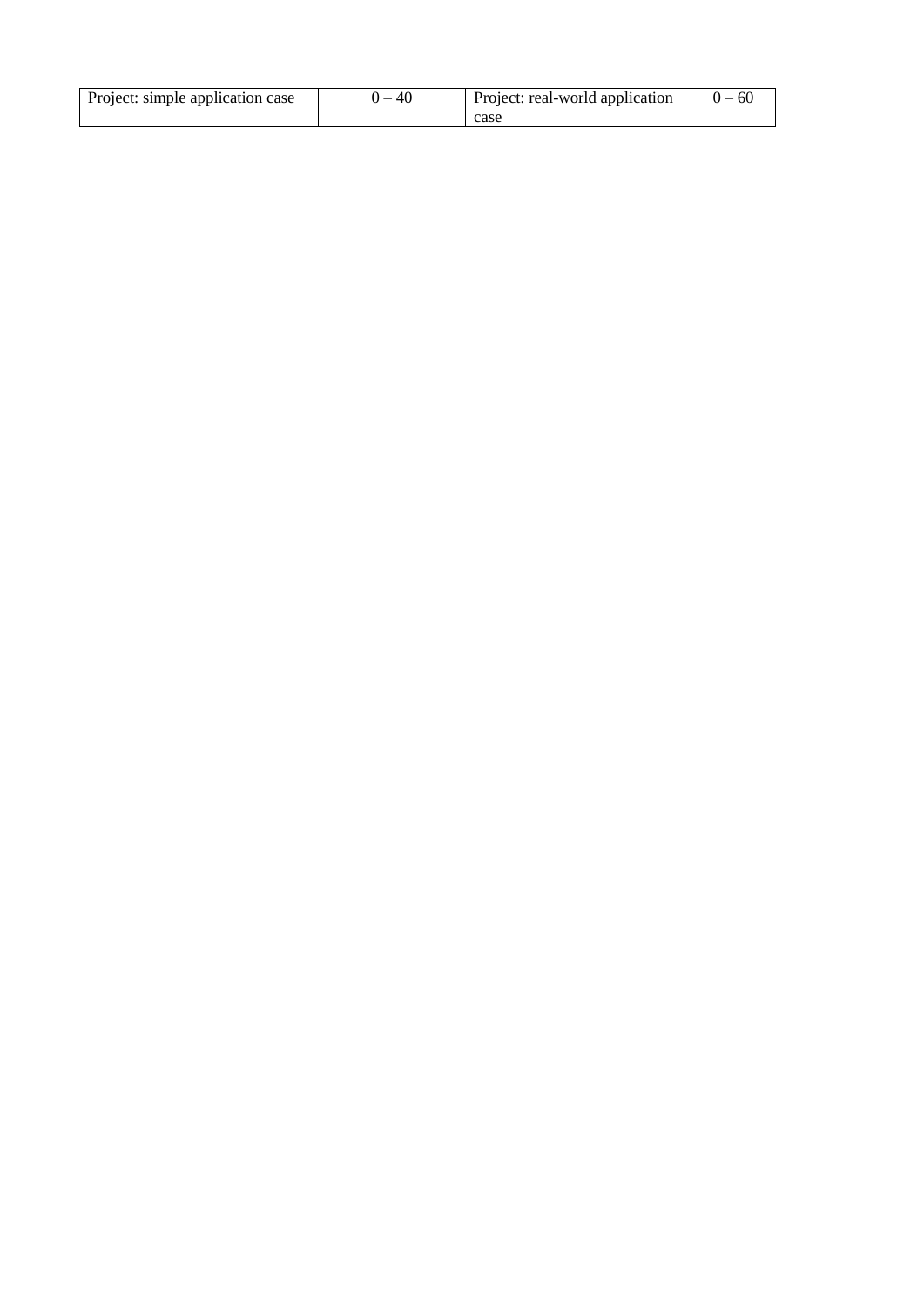**Course:** Text Mining

**Teacher:** Jelena Jovanović, Sonja Dimitrijević

**Course status**: Elective

**ECTS points**: 10

**Prerequisites**: none

## **Course objective**

To guide and assist students in:

- developing a solid understanding of a typical text mining workflow

- learning principal text mining methods and techniques, including those used in text classification and clustering, topic modeling, key-terms extraction, and text summarization.

- developing working knowledge of text mining in R and/or Python programming language(s).

## **Learning outcomes**

Students will be able to apply text mining methods and techniques to classify and cluster unstructured text-based content, as well as to extract key terms and main topics from such content. They will also know how to evaluate the performance of individual methods and techniques, as well as how to benchmark different methods and techniques.

## **Course structure and content**

The course will cover the overall text mining process and examine in detail each of the key phases of a typical text mining workflow. In particular, the following will be covered:

- exploratory analysis of a given corpus (i.e. text-based dataset)

- text preprocessing

- transformation of unstructured textual content to a structured numerical format, that is, feature creation; different text representation / feature creation methods will be considered, including both traditional ones (e.g. vector space model) and more recent ones (e.g. word vectors)

- reducing typically very large feature space through feature selection techniques

- selection of a statistical, or a machine learning, or a graph-based algorithm to be used in conjunction with the created feature set to build a model for pattern mining or information extraction

- examining and evaluating the results produced by the built model.

Various methods for typical text mining tasks will be introduced, including methods for text classification and clustering, as well as those used for the detection of key-terms and topics. Finally, the course will demonstrate the iterative (cyclic) nature of the text mining workflow, aimed at achieving better performance through alteration of individual phases of the process. All phases of the text mining workflow will be introduced through practical work with publicly available software libraries for text mining (e.g., relevant R or Python packages) and real-world corpora (i.e. text-based datasets).

# **Literature/Readings**

Selected chapters from the following books:

- . J. Silge & D. Robinson. Text Mining with R A Tidy Approach. O'Reilly, 2017. E-book publicly available at:<http://tidytextmining.com/>
- . T. Kwartler. *Text Mining in Practice with R*. Wiley, 2017

| The number of class hours per week                                                                     |       |  |  | Other classes: |
|--------------------------------------------------------------------------------------------------------|-------|--|--|----------------|
| <b>Lectures:</b>                                                                                       | Labs: |  |  |                |
|                                                                                                        |       |  |  |                |
| <b>Teaching methods:</b> Lectures will introduce main concepts for each course topic, and will include |       |  |  |                |
| a lot of practical work with the topic-specific software libraries. Workshops and research study       |       |  |  |                |
| will be fully practical, based on individual and group work.                                           |       |  |  |                |

| <b>Evaluation/Grading (maximum 100 points)</b> |               |                   |        |  |
|------------------------------------------------|---------------|-------------------|--------|--|
| <b>Pre-exam requirements</b>                   | <b>Points</b> | <b>Final exam</b> | Points |  |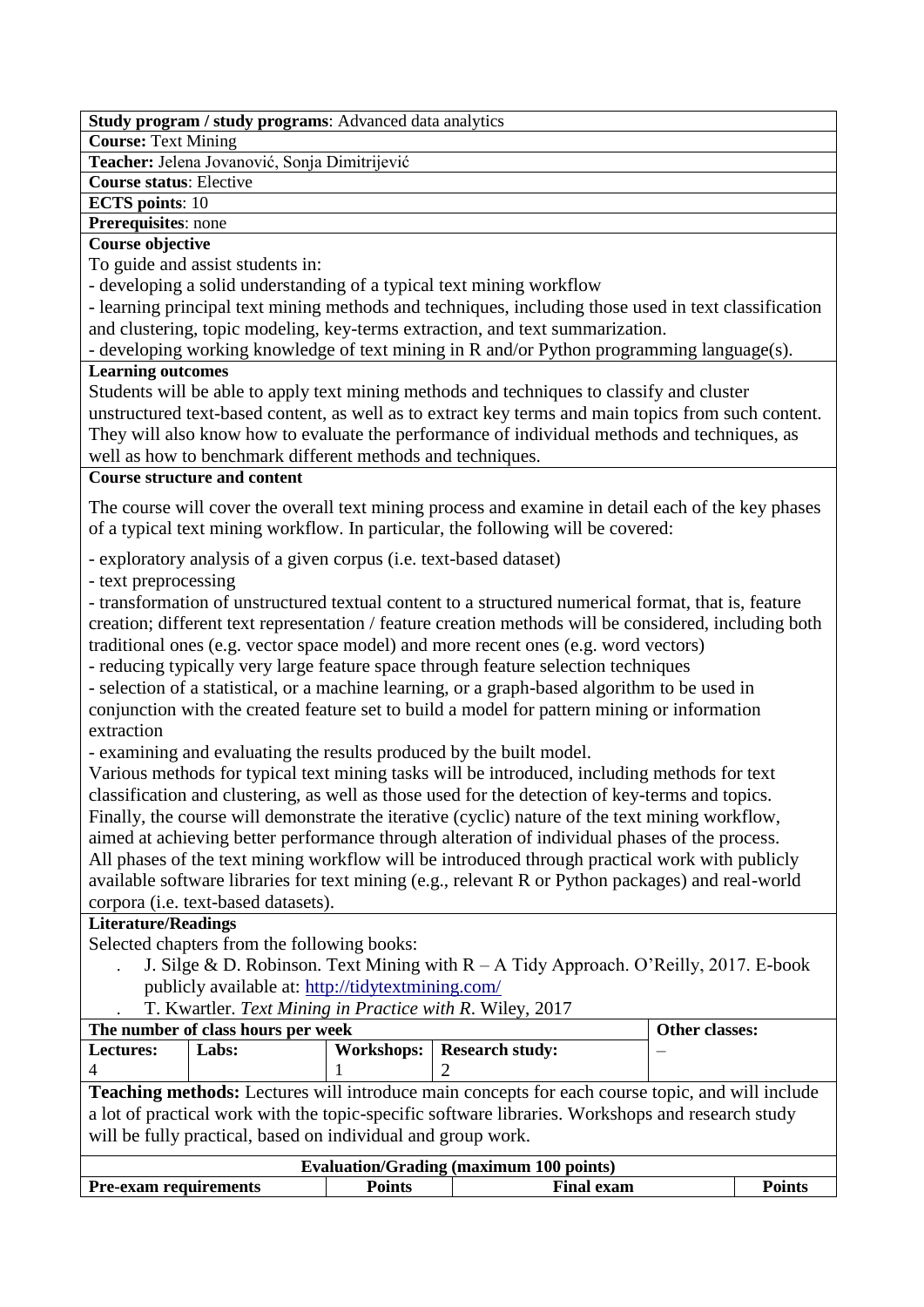| Project: simple applic. case | $\Delta$ f | Project: real-world application case |  |
|------------------------------|------------|--------------------------------------|--|
|------------------------------|------------|--------------------------------------|--|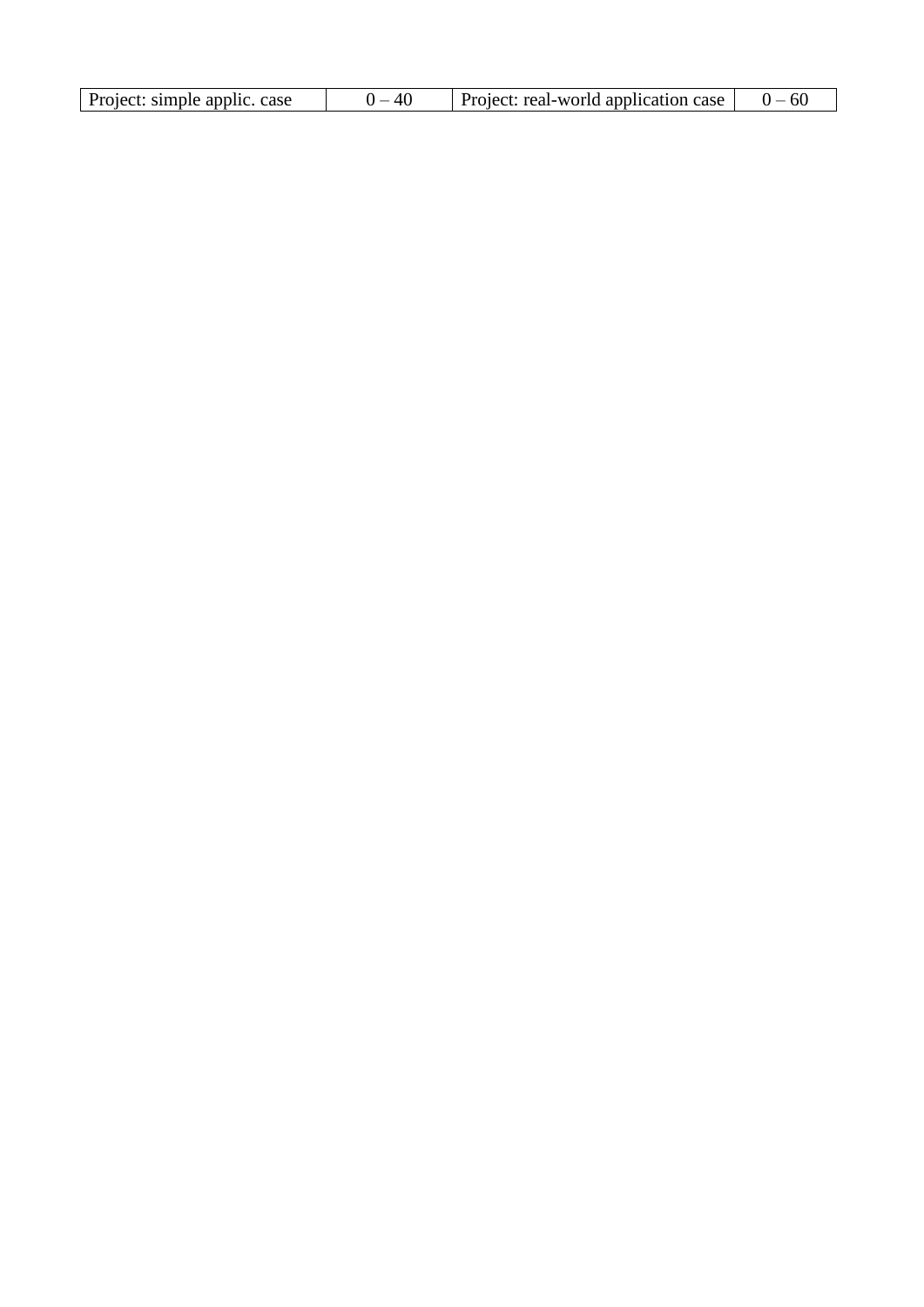| <b>Study program / study programs:</b> Advanced data analytics                                             |
|------------------------------------------------------------------------------------------------------------|
| Course: Artificial Intelligence / Machine Learning                                                         |
| Teacher: Vladan B. Devedžić, Bojan B. Tomić, Zoran V. Ševarac, Dragan O. Đurić,                            |
| Aleksandra Alorić, Marija Mitrović Dankulov, Andrej Korenić, Sonja Dimitrijević                            |
| <b>Course status: Elective</b>                                                                             |
| <b>ECTS</b> points: 10                                                                                     |
| Prerequisites: none                                                                                        |
| <b>Course objective</b>                                                                                    |
| Mastering the fundamentals, techniques and applications of artificial intelligence.                        |
| <b>Learning outcomes</b>                                                                                   |
| Students will learn basic concepts and techniques of artificial intelligence and gain                      |
| practical skills for their application in advanced data analysis.                                          |
| <b>Course structure and content</b>                                                                        |
| Lectures                                                                                                   |
| Basic concepts and overview of the domain of Artificial Intelligence and<br>$\Box$<br>Intelligent Systems. |
| Basics of Machine Learning. Methods and techniques of data preparation and<br>$\Box$                       |
| attribute selection. Algorithms for linear regression, classification and                                  |
| clustering.                                                                                                |
| Rule-based knowledge representation. Rule-based decision making.<br>$\Box$                                 |
| Basic concepts of Neural Networks.<br>П                                                                    |
|                                                                                                            |
| Labs                                                                                                       |
|                                                                                                            |
| Practical tasks utilizing software frameworks, tools and/or services specific to each of                   |
| the areas covered in this course. The software frameworks that students will work with                     |
| are based on Java, Python and/or R. programming languages.                                                 |
| <b>Literature/Readings</b>                                                                                 |
| S. Russell, P. Norvig, Artificial Intelligence - A Modern Approach, The 3rd Edition.                       |
| Prentice Hall, Englewood Cliffs, NJ, 2009.<br>Online materials hosted on the course website                |
| <b>Additional literature:</b>                                                                              |
|                                                                                                            |
| Documentation and tutorials for software frameworks, tools and services that are used                      |
| during the labs.<br>The number of class hours per week<br>Other classes:                                   |
| Labs:<br><b>Research study:</b><br><b>Workshops:</b><br><b>Lectures:</b>                                   |
| 4<br>2                                                                                                     |
| <b>Teaching methods</b>                                                                                    |
| Lectures: slides and case studies related to the covered concepts and technologies.                        |
| Other: practical work with students on a computer covering real-world use cases, students are              |
| actively involved in the discussion.                                                                       |
| <b>Evaluation/Grading (maximum 100 points)</b>                                                             |
| <b>Points</b><br><b>Points</b><br><b>Final exam</b><br><b>Pre-exam requirements</b>                        |
| $0 - 30$<br>Simple project<br>Project (implementation)<br>$0 - 70$                                         |
|                                                                                                            |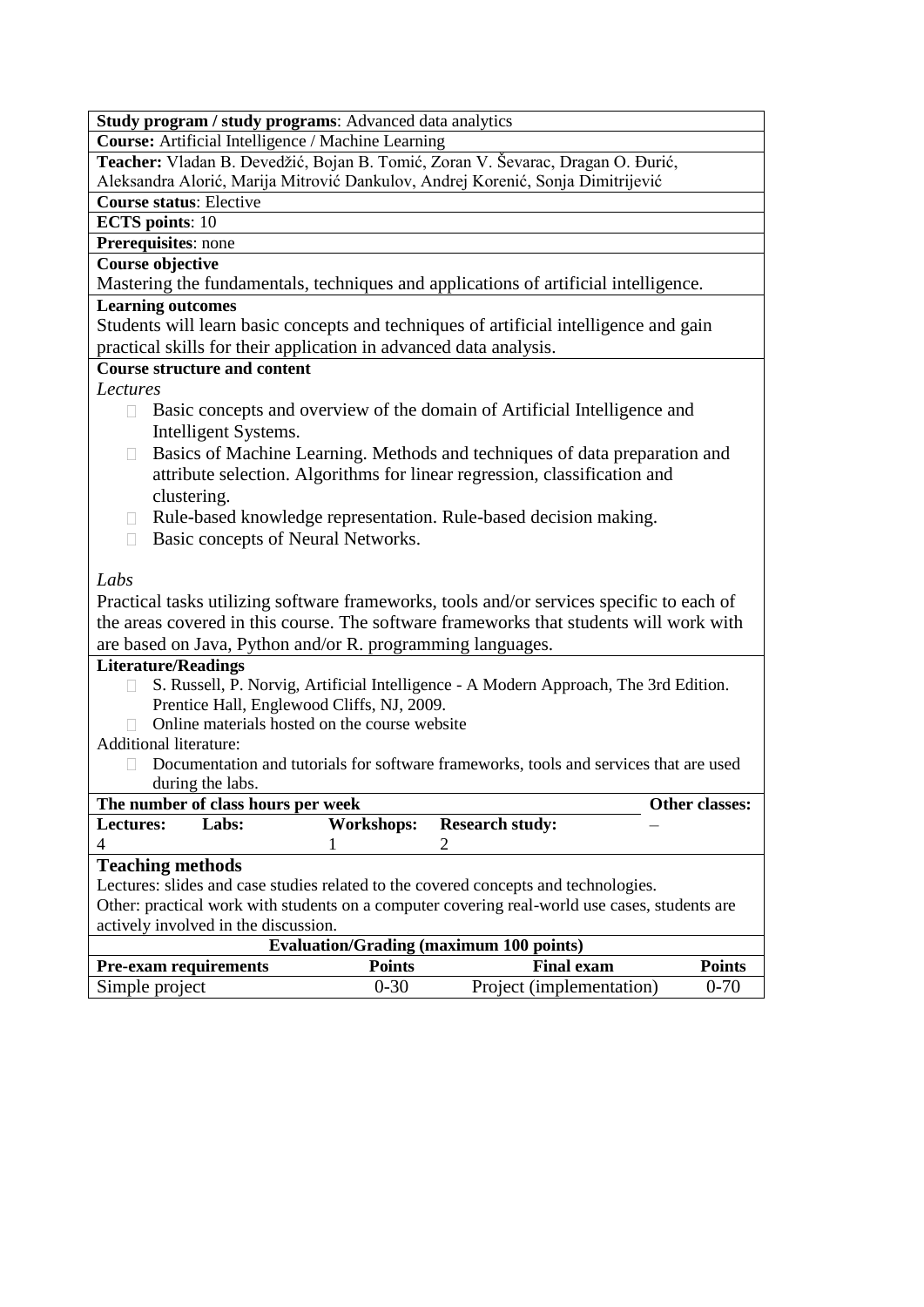| Study program / study programs: Advanced data analytics                                      |                   |   |                                                                                        |  |                |
|----------------------------------------------------------------------------------------------|-------------------|---|----------------------------------------------------------------------------------------|--|----------------|
| <b>Course: Data Visualization</b>                                                            |                   |   |                                                                                        |  |                |
|                                                                                              |                   |   |                                                                                        |  |                |
| Teacher: Dragan O. Đurić, Antun Balaž, Aleksandra Alorić, Marija Mitrović Dankulov, Andrej   |                   |   |                                                                                        |  |                |
| Korenić                                                                                      |                   |   |                                                                                        |  |                |
| <b>Course status: Elective</b>                                                               |                   |   |                                                                                        |  |                |
| <b>ECTS</b> points: 10                                                                       |                   |   |                                                                                        |  |                |
| Prerequisites: none                                                                          |                   |   |                                                                                        |  |                |
| <b>Course objective</b>                                                                      |                   |   |                                                                                        |  |                |
| Detailed introduction to current visualization tools, methods and techniques in advanced     |                   |   |                                                                                        |  |                |
| data analytics.                                                                              |                   |   |                                                                                        |  |                |
| <b>Learning outcomes</b>                                                                     |                   |   |                                                                                        |  |                |
| Students will master appropriate programming methods and techniques for data                 |                   |   |                                                                                        |  |                |
| visualization using state-of-the-art programming languages in advanced data analysis.        |                   |   |                                                                                        |  |                |
| <b>Course structure and content</b>                                                          |                   |   |                                                                                        |  |                |
| Most of the classes are focused on practical data visualization skills. High level concepts  |                   |   |                                                                                        |  |                |
| are introduced through practical work, regardless of the tools used in the course. Different |                   |   |                                                                                        |  |                |
| programming languages and visualization tools will be used in classes, according to the      |                   |   |                                                                                        |  |                |
| development of the field so that it always works with state-of-the-art tools.                |                   |   |                                                                                        |  |                |
| Introduction                                                                                 |                   |   |                                                                                        |  |                |
| Programming environments                                                                     |                   |   |                                                                                        |  |                |
| Data visualization libraries and tools                                                       |                   |   |                                                                                        |  |                |
| Using the documentation                                                                      |                   |   |                                                                                        |  |                |
| Introduction to selected data visualization tools                                            |                   |   |                                                                                        |  |                |
| Getting started                                                                              |                   |   |                                                                                        |  |                |
| Plot components                                                                              |                   |   |                                                                                        |  |                |
| Aesthetics                                                                                   |                   |   |                                                                                        |  |                |
| Geometries                                                                                   |                   |   |                                                                                        |  |                |
| <b>Toolbox</b>                                                                               |                   |   |                                                                                        |  |                |
| <b>Grammar of Graphics</b>                                                                   |                   |   |                                                                                        |  |                |
| <b>Plot Layers</b>                                                                           |                   |   |                                                                                        |  |                |
| Scales, Axes and Legends                                                                     |                   |   |                                                                                        |  |                |
| Positioning                                                                                  |                   |   |                                                                                        |  |                |
| <b>Themes</b>                                                                                |                   |   |                                                                                        |  |                |
| Using visualization in data analysis                                                         |                   |   |                                                                                        |  |                |
| Data Analysis                                                                                |                   |   |                                                                                        |  |                |
| Data transformation                                                                          |                   |   |                                                                                        |  |                |
| Modeling for visualization                                                                   |                   |   |                                                                                        |  |                |
| Programming with selected data visualization tools                                           |                   |   |                                                                                        |  |                |
| <b>Literature/Readings</b>                                                                   |                   |   |                                                                                        |  |                |
|                                                                                              |                   |   | Hadley Wickham, "ggplot2, Elegant Plotting for Data Analysis", Springer; 2nd ed. 2016. |  |                |
|                                                                                              |                   |   | Winston Chang, "R Graphics Cookbook: Practical Recipes for Visualizing Data            |  |                |
| 2nd Edition" O'Reilly, 2018                                                                  |                   |   |                                                                                        |  |                |
| Matplotlib user's guide. Online. Avalilable: https://matplotlib.org/users/index.html         |                   |   |                                                                                        |  |                |
| The number of class hours per week                                                           |                   |   |                                                                                        |  | Other classes: |
| Lectures:<br>Labs:                                                                           | <b>Workshops:</b> |   | <b>Research study:</b>                                                                 |  |                |
| 4                                                                                            |                   | 3 |                                                                                        |  |                |
| <b>Teaching methods</b>                                                                      |                   |   |                                                                                        |  |                |
| Individual and group work; lectures and labs                                                 |                   |   |                                                                                        |  |                |
| <b>Evaluation/Grading (maximum 100 points)</b>                                               |                   |   |                                                                                        |  |                |
|                                                                                              | <b>Points</b>     |   | <b>Final exam</b>                                                                      |  | <b>Points</b>  |
| <b>Pre-exam requirements</b><br>Project (implementation)                                     | 50                |   | Data visualization problem                                                             |  | 50             |
|                                                                                              |                   |   |                                                                                        |  |                |

**Study program / study programs:** Advanced data analytics **Course:** Big Data Analytics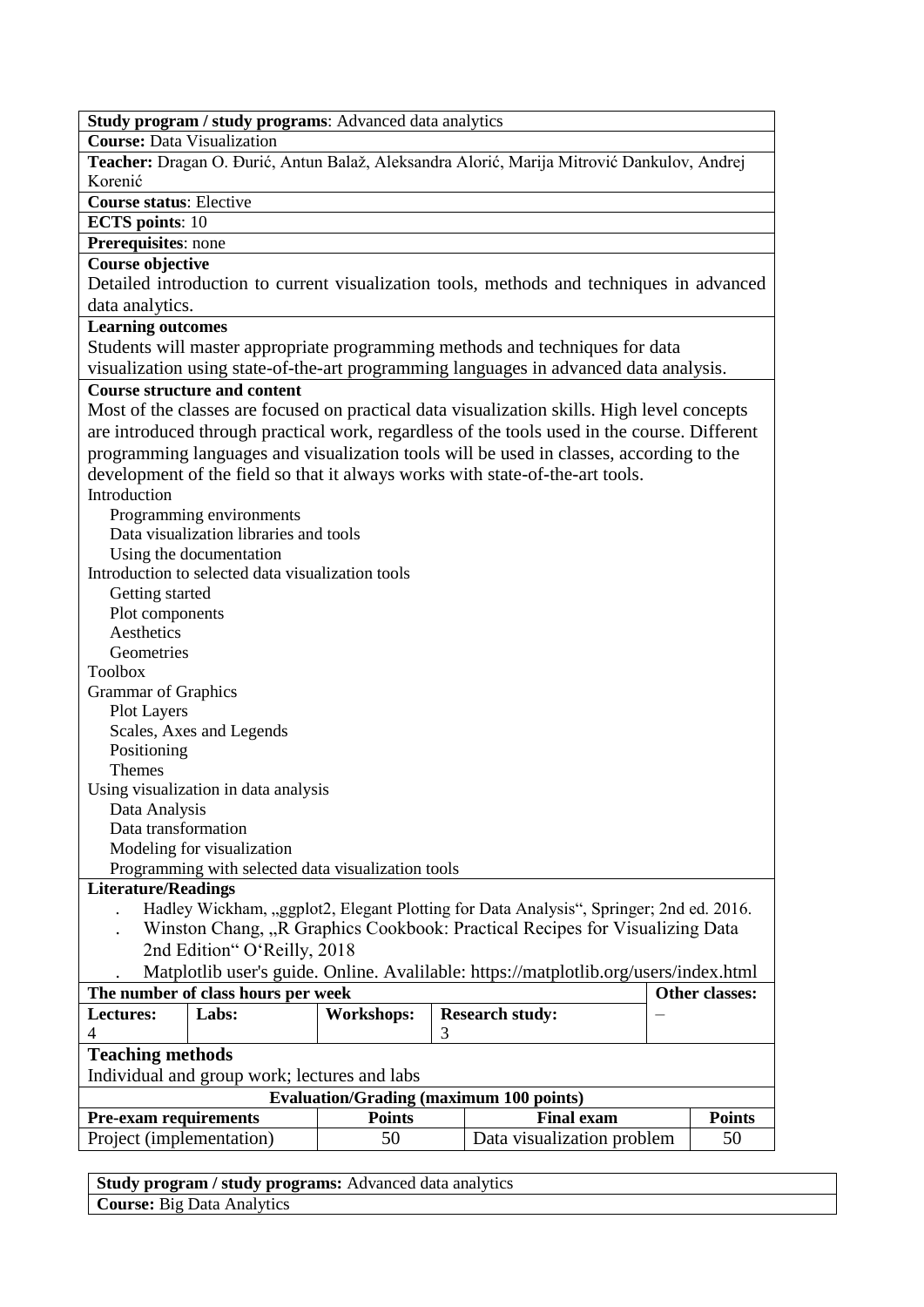**Teacher:** Vukmirović Dragan, Jeremić Veljko, Tomašević Nikola, Batić Marko

**Course status**: Elective

**ECTS points**: 10

**Prerequisites**: none

**Course objective:** This course will cover the basic concepts of big data analytics, methodologies for analyzing structured and unstructured data with emphasis on the relationship between the Data Scientist and the business needs.

**Learning outcomes:** After the course, student will be able to critically analyse existing Big Data datasets and implementations, taking practicality, and usefulness metrics into consideration. Moreover, to understand and demonstrate advanced knowledge of statistical data analytics as applied to large data sets.

### **Course structure and content**

The concepts and techniques of Big Data analytics are first introduced through the review and presentation of theoretical foundations, followed by practical work using contemporary statistical and simulation software.

Research Methodology

Introduction to Data & Data Science

Data Analytics Lifecycle and methodology

Data Cleaning & Preparation

Data Summarization & Visualization

Building a Data Model in software environment

Data Analytics: Theory & Methods (supervised and unsupervised learning in Big Data)

Spark 2.0, Spark ML Library, R

The ethics of using (and misusing) data

- $\Box$  Walkowiak, S. (2016). Big Data Analytics with R: Leverage R Programming to uncover hidden patterns in your Big Data. Packt Publishing. Available online: https://www.packtpub.com/bigdata-and-business-intelligence/big-data-analytics-r
- □ Bahga, A., & Madisetti, V. (2016). Big Data Science & Analytics: A Hands-On Approach. VPT. Available online: https://www.amazon.com/Big-Data-Science-Analytics-Hands/dp/0996025537
- □ Li, K. C., Jiang, H., Yang, L. T., & Cuzzocrea, A. (Eds.). (2015). Big data: Algorithms, analytics, and applications. CRC Press.. Available online: https://www.crcpress.com/Big-Data-Algorithms-Analytics-and-Applications/Li-Jiang-Yang-Cuzzocrea/p/book/9781482240559
- Erl, T., Khattak, W., & Buhler, P. (2016). Big Data Fundamentals: Concepts, Drivers & Techniques. Prentice Hall Press.. Available online: https://www.amazon.com/Big-Data-Fundamentals-Techniques-Technology/dp/0134291077
- **Provost, F., & Fawcett, T. (2013). Data Science for Business: What you need to know about data** mining and data-analytic thinking. O'Reilly Media. Available online: http://shop.oreilly.com/product/0636920028918.do

| The number of class hours per week                                                  |            |                                                                       |    |  |
|-------------------------------------------------------------------------------------|------------|-----------------------------------------------------------------------|----|--|
| <b>Lectures:</b><br>Labs:                                                           | Workshops: | <b>Research study:</b>                                                |    |  |
|                                                                                     |            |                                                                       |    |  |
|                                                                                     |            | <b>Teaching methods:</b> Individual and group work; lectures and labs |    |  |
| <b>Evaluation/Grading (maximum 100 points)</b>                                      |            |                                                                       |    |  |
| <b>Pre-exam requirements</b><br><b>Points</b><br><b>Points</b><br><b>Final exam</b> |            |                                                                       |    |  |
| Project (implementation)                                                            | 60         | Verbal exam                                                           | 40 |  |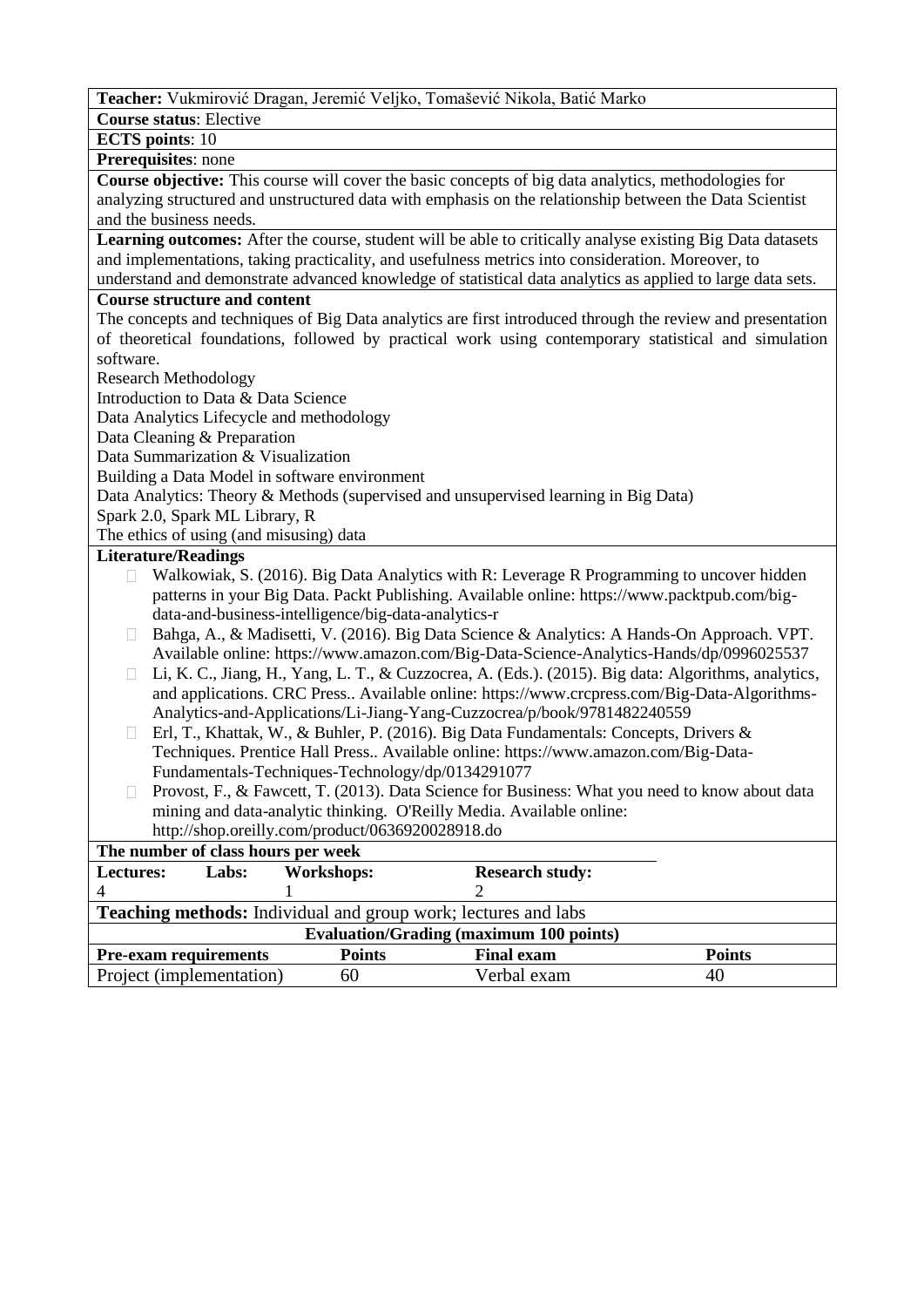**Course:** Introduction to Statistical Inference

**Teacher:** Bulajić Milica, Vukmirović Dragan, Radojičić Zoran, Jeremić Veljko, Dobrota Marina, Maričić Milica, Alorić Aleksandra, Mutavdžić Dragosav

**Course status**: Elective

**ECTS points**: 10

**Prerequisites**: none

**Course objective:** Acquiring the ability to conduct statistical analysis, to interpret the obtained results, and to learn from the basic statistical methods and models how to study the observed phenomena as the subject of quantitative analysis. Getting acquainted with modern statistical software.

**Learning outcomes:** After the course, student will acquire the basics needed for understanding the concepts of advanced data analytics in contemporary statistical software.

### **Course structure and content**

The concepts and techniques of statistical inference are first introduced through the review and presentation of theoretical foundations, followed by practical work using contemporary software. Introduction to statistics Statistical set Statistical feature Sampling Descriptive statistics Collection, preparation and data visualisation Random variables and distribution models Statistics and parameters Estimation procedures Point estimates Confidence intervals Hypothesis testing Parametric tests Nonparametric tests Linear regression models Simple linear regression Multiple linear regression Implementation of the covered methods and models in contemporary statistical software **Literature/Readings** Vuković, N. & Bulajić, М. (2014). *Osnove statistike*. Fakultet organizacionih nauka, Beograd. Mann, S. P. (2016). *Uvod u statistiku*. Ekonomski fakultet, Beograd. Field, A., Miles, J., & Field, Z. (2012). *Discovering statistics using R*. Sage publications. https://us.sagepub.com/en-us/nam/discovering-statistics-using-r/book236067 **The number of class hours per week**

| Lectures:                                      | Labs:                                                                 | Workshops:    | <b>Research study:</b> |               |  |
|------------------------------------------------|-----------------------------------------------------------------------|---------------|------------------------|---------------|--|
|                                                |                                                                       |               |                        |               |  |
|                                                | <b>Teaching methods:</b> Individual and group work; lectures and labs |               |                        |               |  |
| <b>Evaluation/Grading (maximum 100 points)</b> |                                                                       |               |                        |               |  |
| <b>Pre-exam requirements</b>                   |                                                                       | <b>Points</b> | <b>Final exam</b>      | <b>Points</b> |  |
| Project (implementation)                       |                                                                       | 60            | Verbal exam            | 40            |  |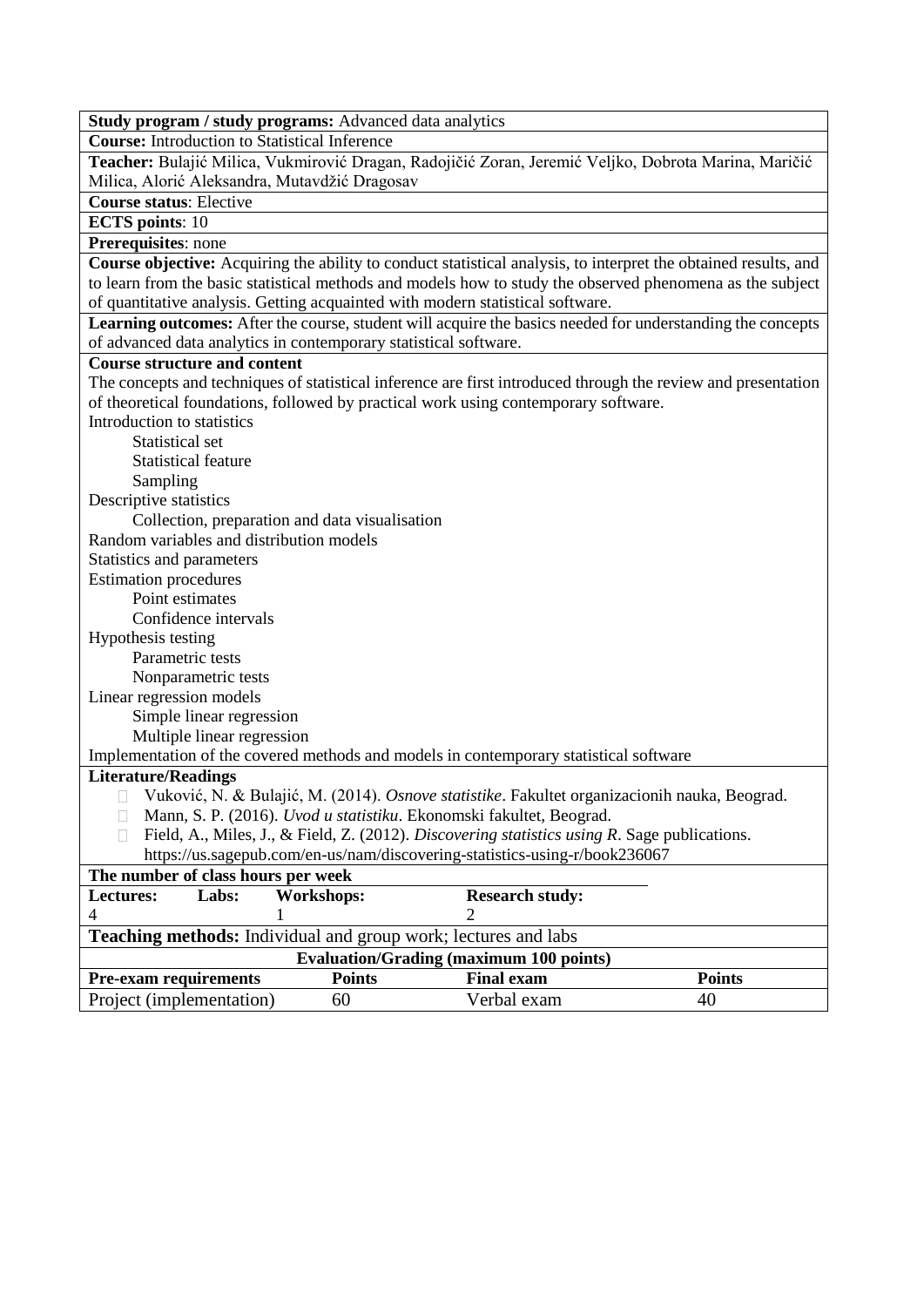**Course:** Big Data in Social Sciences

**Teacher:** Jelena Pešić, Irena Petrović, Jelisaveta Petrović, Dragan Stanojević, Oliver Tošković

# **Course status**: Elective

**ECTS points**: 7

# **Prerequisites**: /

### **Course objective(s)**

The objective of the *Big Data in Social Sciences* course is to introduce students to the social, ethical and methodological challenges that stem out from the use of big social data, as well as to familiarize them with the ways of overcoming these challenges in social sciences.

## **Learning outcomes**

- Knowledge of different types and ways of using big data in social sciences

- Knowledge of methodological possibilities and restrictions on the use of big data in social sciences

- Familiarization with the ways of combined use of big data and "small / micro" data sets collected by standard social research techniques (survey research, interviews, observation, etc.)

- Knowledge of ethical standards in using big social data
- Awareness of the legal aspects of the use of big social data
- Developed ability of critical assessment of big social data

## **Course structure and content**

- Types, sources and quality of big social data

- Social implications of using big data: digital inequalities and divisions, surveillance and freedom, privacy concerns, social scoring system, etc.

- The use of big data in social sciences in different fields: political behaviour, consumer practices, crime, forms of communication through social networks, socio-spatial phenomena, etc.

- Methodological aspects of using big data in social sciences - representativeness, bias,

measurement and sampling errors, decontextualization, etc.

- Combining different sets of data: "small / micro" and large in the analysis of social phenomena.

- Ethical aspects of the use of big data in social sciences.

- Legal frameworks for the use of big social data with a special emphasis on the European Union legislation (GDPR).

## **Literature/Readings**

- . Foster, I et al. (2017) *Big Data and Social Sciences – A Practical Guide to Methods and Tools*, London: CRC Press. (selected chapters)
- . Hoeren, T, Kolany-Raiser (eds.) (2018) *Big Data in Context – Legal, Social and Technological Insights.* Springer Open. (selected chapters)
- Petrović, J. (2018) "Veliki" podaci veliki izazov za sociologiju? *Sociologija* 60(3):557-582.

Boyd, D., Crawford, K. (2012) Critical Questions for Big Data, *Information, Communication and Society* 15(5):662-679.

| The number of class hours per week                    | Other classes:                                |                     |                                                |               |
|-------------------------------------------------------|-----------------------------------------------|---------------------|------------------------------------------------|---------------|
| <b>Lectures:</b> 5                                    | Labs:                                         | <b>Workshops: 1</b> | <b>Research study: 2</b>                       |               |
| <b>Teaching methods</b>                               |                                               |                     |                                                |               |
|                                                       | Individual and group work; lectures and labs. |                     |                                                |               |
|                                                       |                                               |                     | <b>Evaluation/Grading (maximum 100 points)</b> |               |
| <b>Pre-exam requirements</b>                          |                                               | <b>Points</b>       | <b>Final exam</b>                              | <b>Points</b> |
|                                                       | Development of the research                   | $0 - 30$            | Developed design of the                        | $0 - 70$      |
| research on selected social<br>design and Power point |                                               |                     |                                                |               |
| presentation of the research                          |                                               |                     | phenomenon using big data                      |               |
| phases                                                |                                               |                     |                                                |               |

| Study program / study programs: Advanced data analytics                                        |
|------------------------------------------------------------------------------------------------|
| <b>Course:</b> Analysis of International Research Datasets                                     |
| Teacher: Jelena Pešić, Irena Petrović, Jelisaveta Petrović, Dragan Stanojević, Oliver Tošković |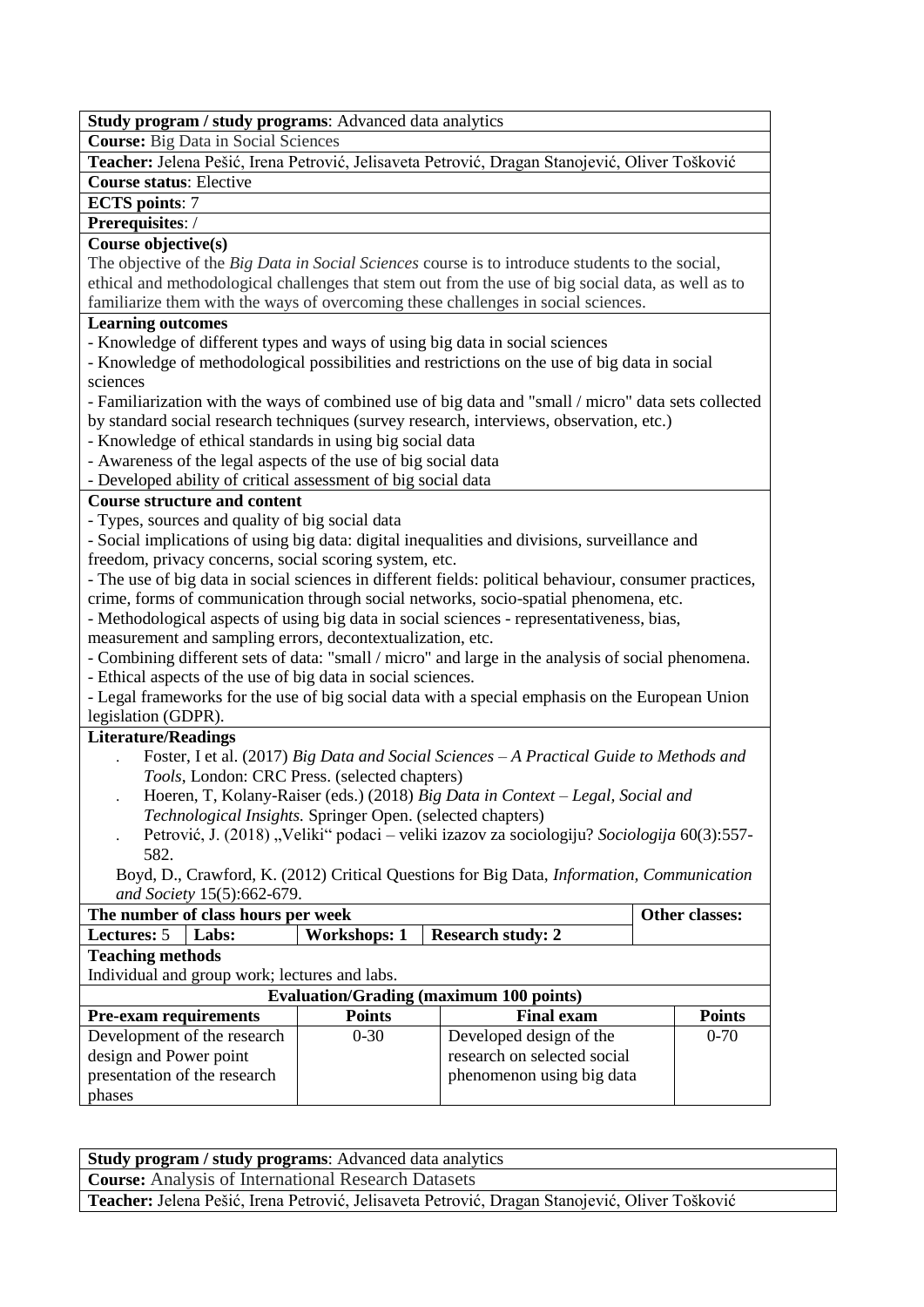| <b>Course status: Elective</b>                                                                                                                     |                                                                                |                   |                                                                                            |                                                                                                              |
|----------------------------------------------------------------------------------------------------------------------------------------------------|--------------------------------------------------------------------------------|-------------------|--------------------------------------------------------------------------------------------|--------------------------------------------------------------------------------------------------------------|
| <b>ECTS</b> points: 7                                                                                                                              |                                                                                |                   | Prerequisites: Knowledge of basic statistical analysis techniques; skilled in SPSS         |                                                                                                              |
| Course objective(s)                                                                                                                                |                                                                                |                   |                                                                                            |                                                                                                              |
|                                                                                                                                                    |                                                                                |                   |                                                                                            | Introduction to analysis of data from international official statistics and comparative social               |
|                                                                                                                                                    | research databases and datasets.                                               |                   |                                                                                            |                                                                                                              |
| <b>Learning outcomes</b>                                                                                                                           |                                                                                |                   |                                                                                            |                                                                                                              |
|                                                                                                                                                    |                                                                                |                   |                                                                                            | Getting acquainted with different international comparative databases (macro- and micro-data).               |
|                                                                                                                                                    |                                                                                |                   |                                                                                            | Critical evaluation of reliability, validity and comparability of international comparative data.            |
|                                                                                                                                                    |                                                                                |                   |                                                                                            | Mastering the application of techniques of statistical analysis on international comparative data.           |
|                                                                                                                                                    |                                                                                |                   |                                                                                            | Mastering analytical skills in usage of international and comparative data in solving different              |
|                                                                                                                                                    | social problems and designing policies.                                        |                   |                                                                                            |                                                                                                              |
|                                                                                                                                                    | <b>Course structure and content</b>                                            |                   |                                                                                            |                                                                                                              |
|                                                                                                                                                    |                                                                                |                   |                                                                                            | Secondary data analysis. Introduction to different types of international statistical and academic databases |
|                                                                                                                                                    |                                                                                |                   | and data. Critical evaluation of data: validity, reliability and comparability.            |                                                                                                              |
|                                                                                                                                                    | Overview of international comparative macro-data:                              |                   |                                                                                            |                                                                                                              |
|                                                                                                                                                    |                                                                                |                   | Data on economic development (World Bank, UN - HDI, OECD, Structural Business              |                                                                                                              |
|                                                                                                                                                    |                                                                                |                   | Statistics - EUROSTAT, Global Entrepreneurship Monitor, etc.)                              |                                                                                                              |
|                                                                                                                                                    |                                                                                |                   | Data on poverty and social exclusion (EUROSTAT, CEPAL)                                     |                                                                                                              |
|                                                                                                                                                    | Gender Statistics (EIGE, UN Woman, etc.)                                       |                   |                                                                                            |                                                                                                              |
|                                                                                                                                                    | Overview of international comparative micro-data:                              |                   |                                                                                            |                                                                                                              |
|                                                                                                                                                    | European Union Labour Force Survey (EULFS)                                     |                   | European Union Statistics on Income and Living Conditions (EU SILC)                        |                                                                                                              |
|                                                                                                                                                    | European Social Survey (ESS)                                                   |                   |                                                                                            |                                                                                                              |
|                                                                                                                                                    | World Value Survey (WVS)                                                       |                   |                                                                                            |                                                                                                              |
|                                                                                                                                                    | International Social Survey Project (ISSP)                                     |                   |                                                                                            |                                                                                                              |
|                                                                                                                                                    |                                                                                |                   | Application of techniques of statistical analysis on comparative international micro-data. | Topics:                                                                                                      |
|                                                                                                                                                    | Individual and Social Welfare (ESS)                                            |                   |                                                                                            |                                                                                                              |
|                                                                                                                                                    | General and Institutional Trust (ESS)                                          |                   |                                                                                            |                                                                                                              |
|                                                                                                                                                    | Attitudes on migration (ESS)                                                   |                   |                                                                                            |                                                                                                              |
|                                                                                                                                                    | Attitudes on Family and Gender Roles (ISSP)                                    |                   |                                                                                            |                                                                                                              |
|                                                                                                                                                    | Attitudes on Work (ISSP)                                                       |                   |                                                                                            |                                                                                                              |
|                                                                                                                                                    | Attitudes on Social Inequalities (WVS)<br><b>Political Participation (WVS)</b> |                   |                                                                                            |                                                                                                              |
| <b>Literature/Readings</b>                                                                                                                         |                                                                                |                   |                                                                                            |                                                                                                              |
|                                                                                                                                                    |                                                                                |                   | Kiecolt & Nathan, 1990: Secondary Data Analysis, Sage University Papers                    |                                                                                                              |
|                                                                                                                                                    |                                                                                |                   |                                                                                            | MacInnes, John, 2017: An Introduction to Secondary Data Analysis With IBM SPSS                               |
|                                                                                                                                                    | Statistics, Sage                                                               |                   |                                                                                            |                                                                                                              |
|                                                                                                                                                    |                                                                                |                   |                                                                                            | Smith, Emma, 2008: Using Secondary Data in Education and Social Research, Mc Graw                            |
|                                                                                                                                                    | <b>Hill Open University Press</b>                                              |                   |                                                                                            |                                                                                                              |
|                                                                                                                                                    |                                                                                |                   | Jasna Soldić-Aleksić, 2015: Primenjena analiza podataka. Rad u programima za               |                                                                                                              |
|                                                                                                                                                    |                                                                                |                   |                                                                                            |                                                                                                              |
| statističku analizu i tabelarna izračunavanja, Ekonomski fakultet, Beograd<br>Republički zavod za statistiku, 2017: Anketa o radnoj snazi, Beograd |                                                                                |                   |                                                                                            |                                                                                                              |
| EUROSTAT, 2018: Statistical cooperation – introduction                                                                                             |                                                                                |                   |                                                                                            |                                                                                                              |
| (https://ec.europa.eu/eurostat/statistics-explained/index.php?title=Statistical_cooperation_-                                                      |                                                                                |                   |                                                                                            |                                                                                                              |
| _introduction)                                                                                                                                     |                                                                                |                   |                                                                                            |                                                                                                              |
| EUROSTAT, 2018: EU statistics on income and living conditions (EU-SILC) methodology                                                                |                                                                                |                   |                                                                                            |                                                                                                              |
| (https://ec.europa.eu/eurostat/statistics-                                                                                                         |                                                                                |                   |                                                                                            |                                                                                                              |
| explained/index.php/EU_statistics_on_income_and_living_conditions_(EU-                                                                             |                                                                                |                   |                                                                                            |                                                                                                              |
| SILC)_methodology)                                                                                                                                 |                                                                                |                   |                                                                                            |                                                                                                              |
| Other classes:<br>The number of class hours per week                                                                                               |                                                                                |                   |                                                                                            |                                                                                                              |
| Lectures:                                                                                                                                          | Labs:                                                                          | <b>Workshops:</b> | <b>Research study:</b>                                                                     |                                                                                                              |
| 5                                                                                                                                                  |                                                                                | 1                 | $\overline{2}$                                                                             |                                                                                                              |
| <b>Teaching methods</b>                                                                                                                            |                                                                                |                   |                                                                                            |                                                                                                              |
| Individual and group work; lectures and labs.                                                                                                      |                                                                                |                   |                                                                                            |                                                                                                              |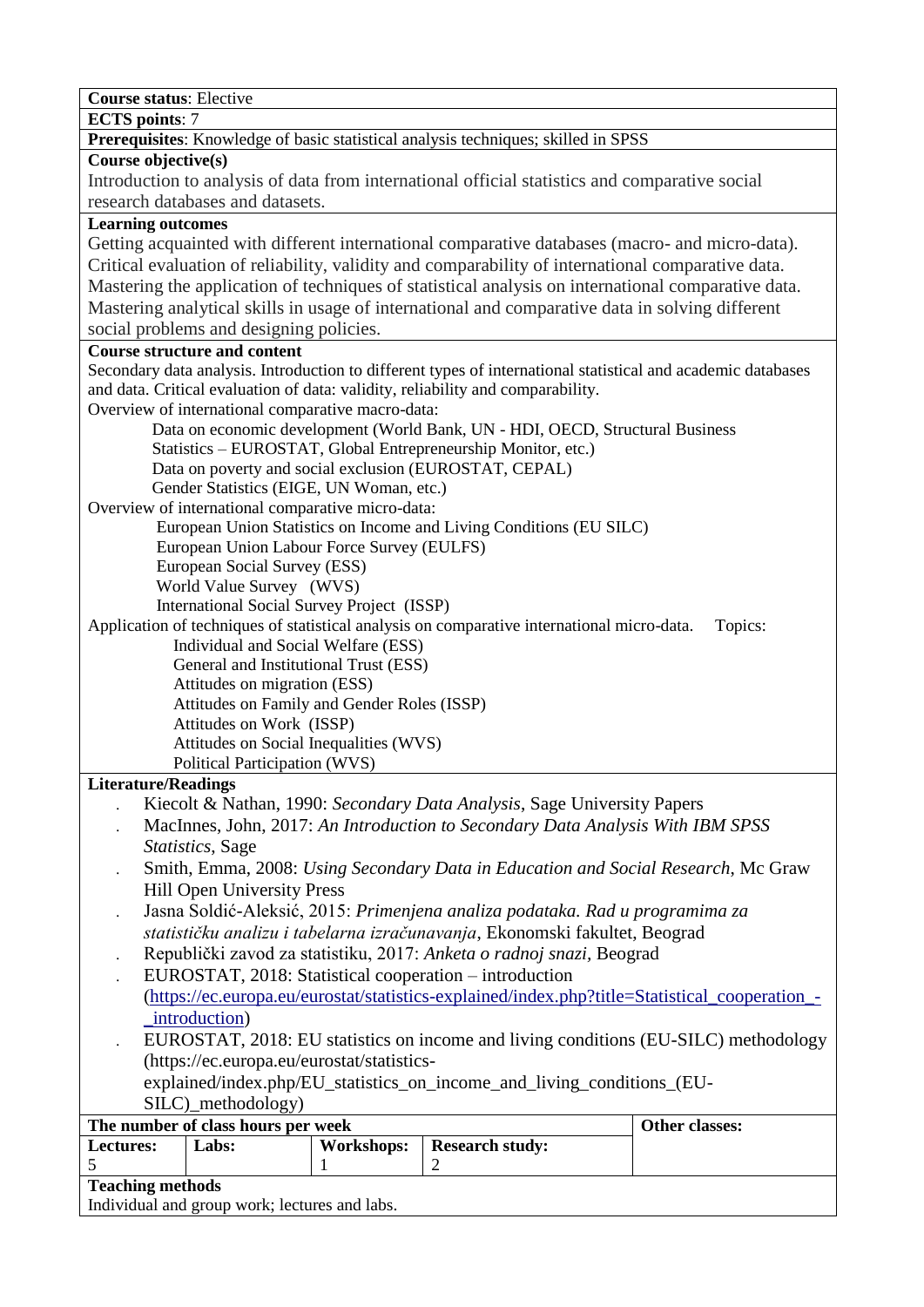| <b>Evaluation/Grading (maximum 100 points)</b>                                      |          |                                |          |  |
|-------------------------------------------------------------------------------------|----------|--------------------------------|----------|--|
| <b>Points</b><br><b>Points</b><br><b>Pre-exam requirements</b><br><b>Final exam</b> |          |                                |          |  |
| Power point presentations of                                                        | $0 - 40$ | Research paper $-$ application | $0 - 60$ |  |
| small research tasks                                                                |          | of statistical techniques on   |          |  |
|                                                                                     |          | analysis of comparative data   |          |  |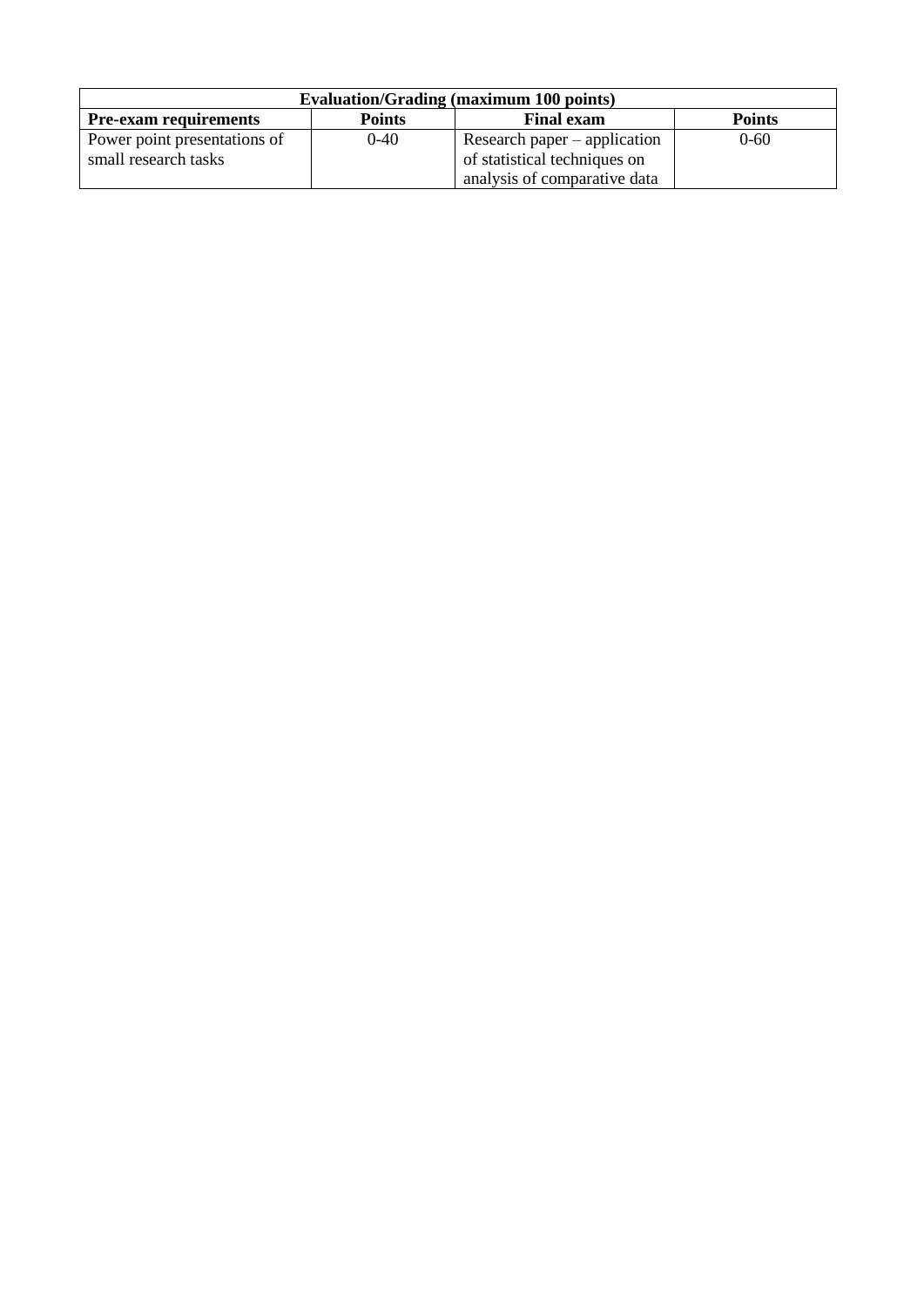**Course:** Advanced data analysis in social sciences

**Teacher:** Jelena Pešić, Jelisaveta Petrović, Dragan Stanojević, Irena Petrović, Oliver Tošković

**Course status**: Elective

**ECTS points**: 7

**Prerequisites**: Knowledge of basic statistical analysis techniques

### **Course objective(s)**

Students will have the opportunity to familiarize with the advanced statistical methods and to perform analysis and interpretation of different datasets relevant for social science. The course concentrates on the practical application of advanced statistical methods and approaches in analyzing social world using crosssectional, comparative, longitudinal, and panel datasets.

#### **Learning outcomes**

Application of a range of advanced statistical methods on social science datasets:

- Correspondence analysis
- Linear regression
- Ordinal linear regression
- Logistic regression
- Nonlinear models
- Multilevel
- Structural equations

Use of the statistical packages SPSS, STATA and R

Interpretation of the statistical outputs

Writing reports based on advanced statistical analysis

#### **Course structure and content**

- 1. Introduction to practical advanced statistical modelling using social science datasets
- 2. Correspondence analysis
- 3. Linear regression
- 4. Ordinal regression
- 5. Logistic regression
- 6. Multinomial regression
- 7. Nonlinear models
- 8. Multilevel models mix models
- 9. Structural equations modelling

- Michael Mitchell, 2012, *Interpreting and Visualizing Regression Models Using Stata,* Stata Press.
- MacInnes, John, 2017, *An Introduction to Secondary Data Analysis with IBM SPSS Statistics*, Sage.
- Jasna Soldić-Aleksić, 2015, *Primenjena analiza podataka. Rad u programima za statističku analizu i tabelarna izračunavanja*, Ekonomski fakultet, Beograd
- Andy Field, 2013, *Discovering Statistics Using IBM SPSS Statistics,* 4th Edition, SAGE Publications Ltd.

| The number of class hours per week                                 |                                               |                                             |                              | Other classes: |
|--------------------------------------------------------------------|-----------------------------------------------|---------------------------------------------|------------------------------|----------------|
| Lectures:                                                          | Labs:                                         | <b>Workshops:</b><br><b>Research study:</b> |                              |                |
|                                                                    |                                               |                                             |                              |                |
| <b>Teaching methods</b>                                            |                                               |                                             |                              |                |
|                                                                    | Individual and group work; lectures and labs. |                                             |                              |                |
| <b>Evaluation/Grading (maximum 100 points)</b>                     |                                               |                                             |                              |                |
| <b>Pre-exam requirements</b><br><b>Points</b><br><b>Final exam</b> |                                               |                                             |                              | <b>Points</b>  |
| Presentations of research                                          |                                               | $0 - 30$                                    | Research paper – application | $0 - 70$       |
| project                                                            |                                               | of advanced statistical                     |                              |                |
|                                                                    |                                               |                                             | models on social science     |                |
|                                                                    |                                               |                                             | datasets                     |                |

| <b>Study program / study programs:</b> Advanced data analytics |
|----------------------------------------------------------------|
| <b>Course:</b> Discrete structures                             |
| Teacher: Vesna P. Todorčević, Nebojša T. Nikolić               |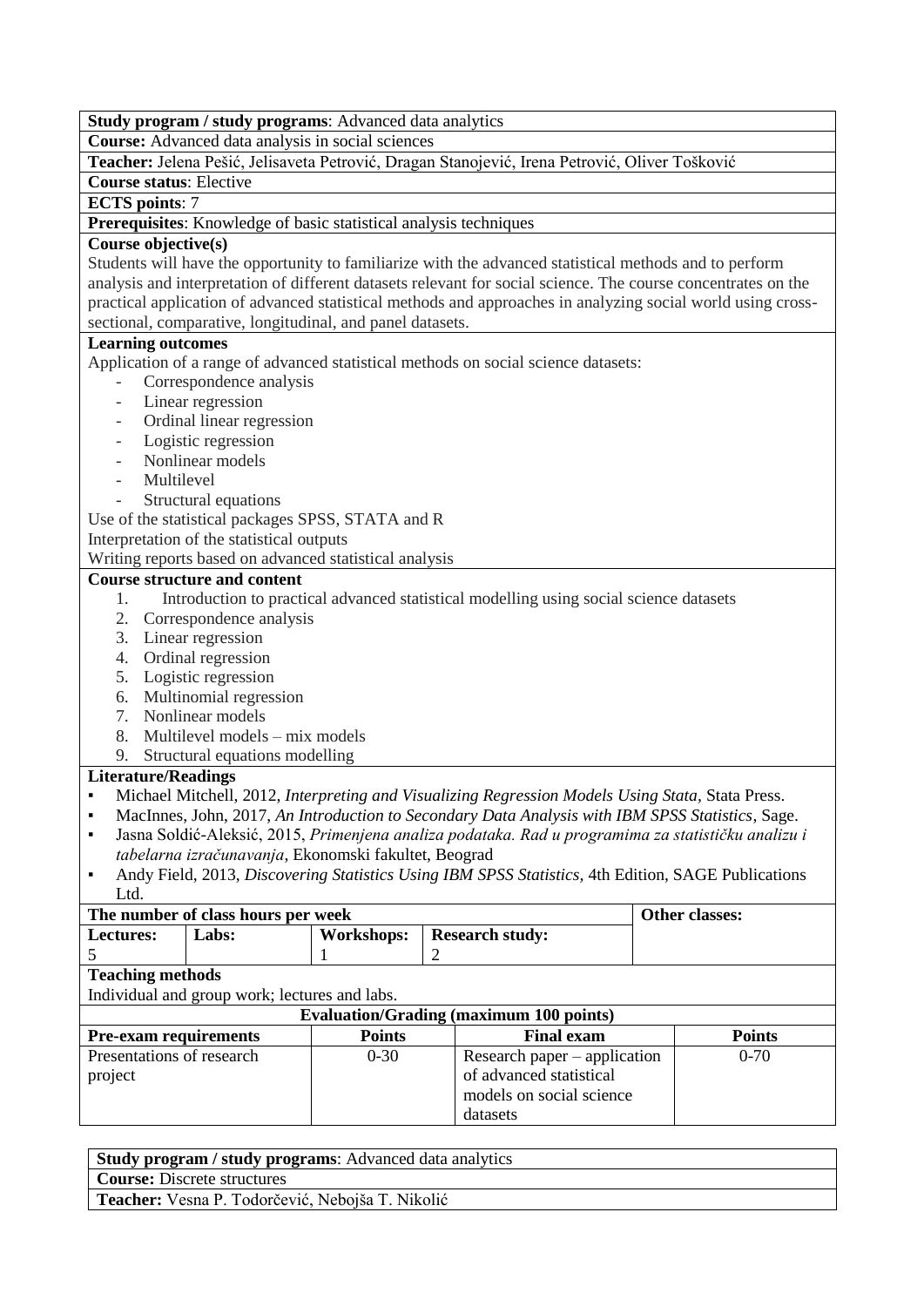**Course status**: Elective

**ECTS points**: 10

### **Prerequisites**: none

### **Course objective**

Mastering some standard topics of discrete mathematics as basics of mathematical logic and graph theory, relational structures, finite automata and formal languages.

### **Learning outcomes**

The subject matter of this course is to teach the students the ways of formal deductions, to make them familiar with important applications of mathematical formalizations in the organization and the search of a large data basis as an important foundation for advanced analysis of data.

# **Course structure and content**

*Lectures* 

Basic notions. Propositional calculus. Rules of inference in propositional calculus. First order logic. Truth value of a first order formula. Valid sentences. Relational structures. Partially ordered set, chain and lattice. Elementary graph theory. Trees. Coding and recognition of music melodies using graph theory. Music data base. Finite machines and finite automata. Minimization of automata. Formal languages and grammars.

## *Labs*

Properties of the logical connectives. Elimination of certain logical operations. Properties of quantifiers. Truth values of propositional formulas. Relations on finite sets. Suprema, infima, lattices. Relations on infinite sets. Representing graphs, paths in graphs. Trees. Application of trees in computability theory. Finite automata. Minimization of finite automata. Regular grammars.

## **Literature/Readings**

*Basic literature:*

- 1. Čangalović M., Todorčević V., Baltić V. Discrete mathematical structures, textbook, FOS, 2019.
- 2. Todorčević V., Čangalović M., Baltić V. Book of problems from Discrete mathematical structures, FOS, 2016.
- *Additional literature:* 
	- 1. D. Cvetković, S. Simić, Discrete Mathematics, Mathematics for computer sciences,Libra, Belgrade, 2000.
	- 2. A.J. Anderson, Discrete Mathematics with Combinatorics, Pearson Education,2004.
	- 3. D. Cvetković, V. Manojlović, Spectral recognition of music melodies,SYM-OP-IS 2013, 269-271.
	- 4. D. Cvetković, Т. Drobni, V. Тоdorčević, Recognition of music melodies in spectral graph theory, Phlogiston, 26 (2018), 165-180.

| The number of class hours per week |       |                   | Other classes:                                                                              |               |
|------------------------------------|-------|-------------------|---------------------------------------------------------------------------------------------|---------------|
| <b>Lectures:</b>                   | Labs: | <b>Workshops:</b> | <b>Research study:</b>                                                                      |               |
| 4                                  |       |                   |                                                                                             |               |
| <b>Teaching methods</b>            |       |                   |                                                                                             |               |
|                                    |       |                   | Classical teaching method using blackboards, overhead projectors and computer presentations |               |
|                                    |       |                   | <b>Evaluation/Grading (maximum 100 points)</b>                                              |               |
| <b>Pre-exam requirements</b>       |       | <b>Points</b>     | <b>Final exam</b>                                                                           | <b>Points</b> |
| Activity during classes            |       |                   | Written exam                                                                                | 20            |
| Practical classes                  |       |                   | Oral exam                                                                                   | 40            |
| Colloquium(s)                      |       | 20                |                                                                                             |               |
| Seminar(s)                         |       | 10                |                                                                                             |               |
|                                    |       |                   |                                                                                             |               |